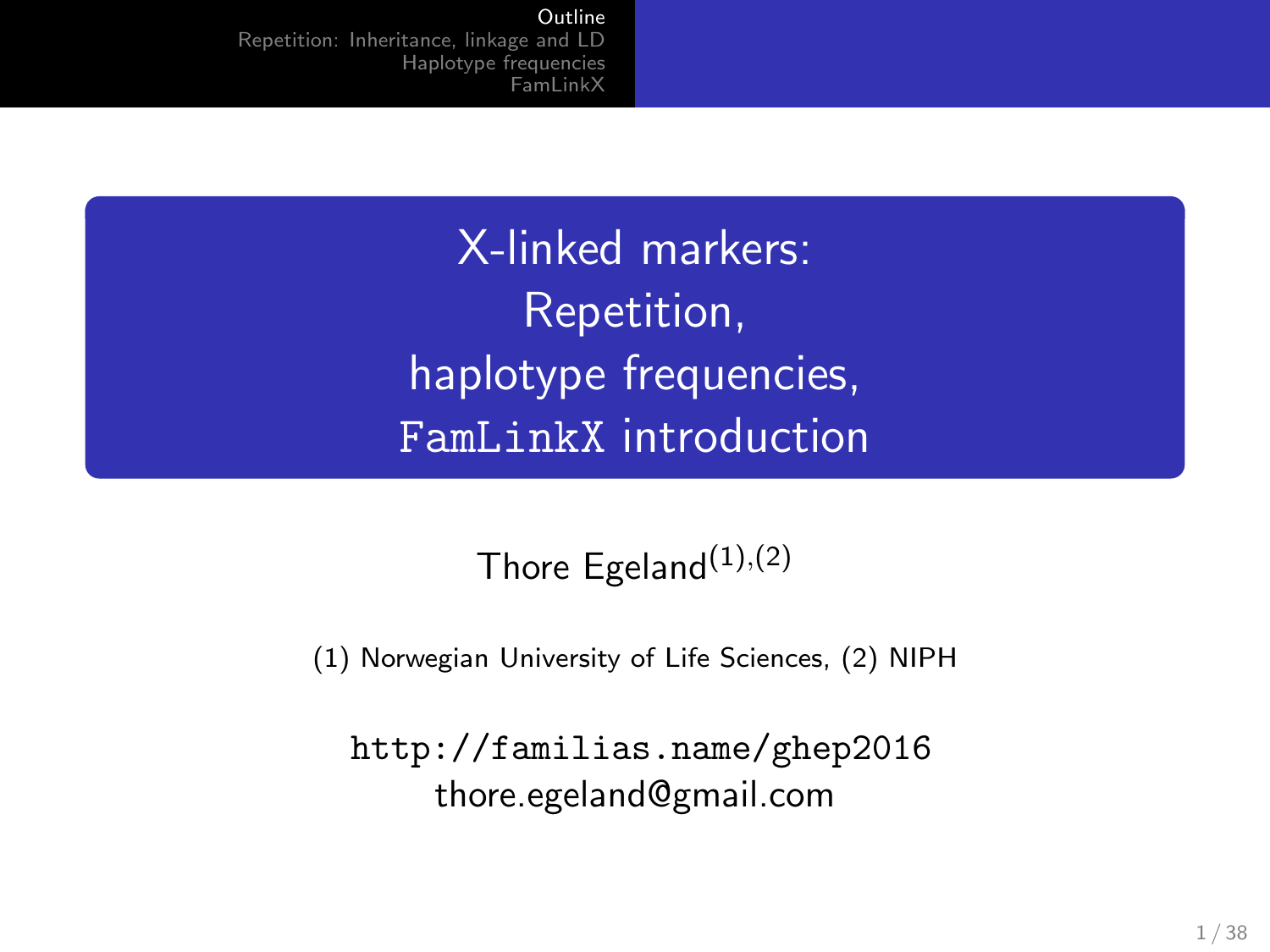**Outline** 

[Repetition: Inheritance, linkage and LD](#page-3-0) [Haplotype frequencies](#page-12-0) [FamLinkX](#page-23-0)



- $\blacktriangleright$  Repetition
	- Inheritance
	- Linkage. Recombination.
	- Linkage disequilibrium (LD) (gametic association). Haplotypes.
	- o IR
		- GHEP-ISFG Decaplex [\[3\]](#page-37-0), ARGUS X-12 [\[4\]](#page-37-1),....
- Estimating haplotype frequencies:  $\lambda$  model.
- $\blacktriangleright$  FamLinkX [\[5\]](#page-37-2). Demo. Exercises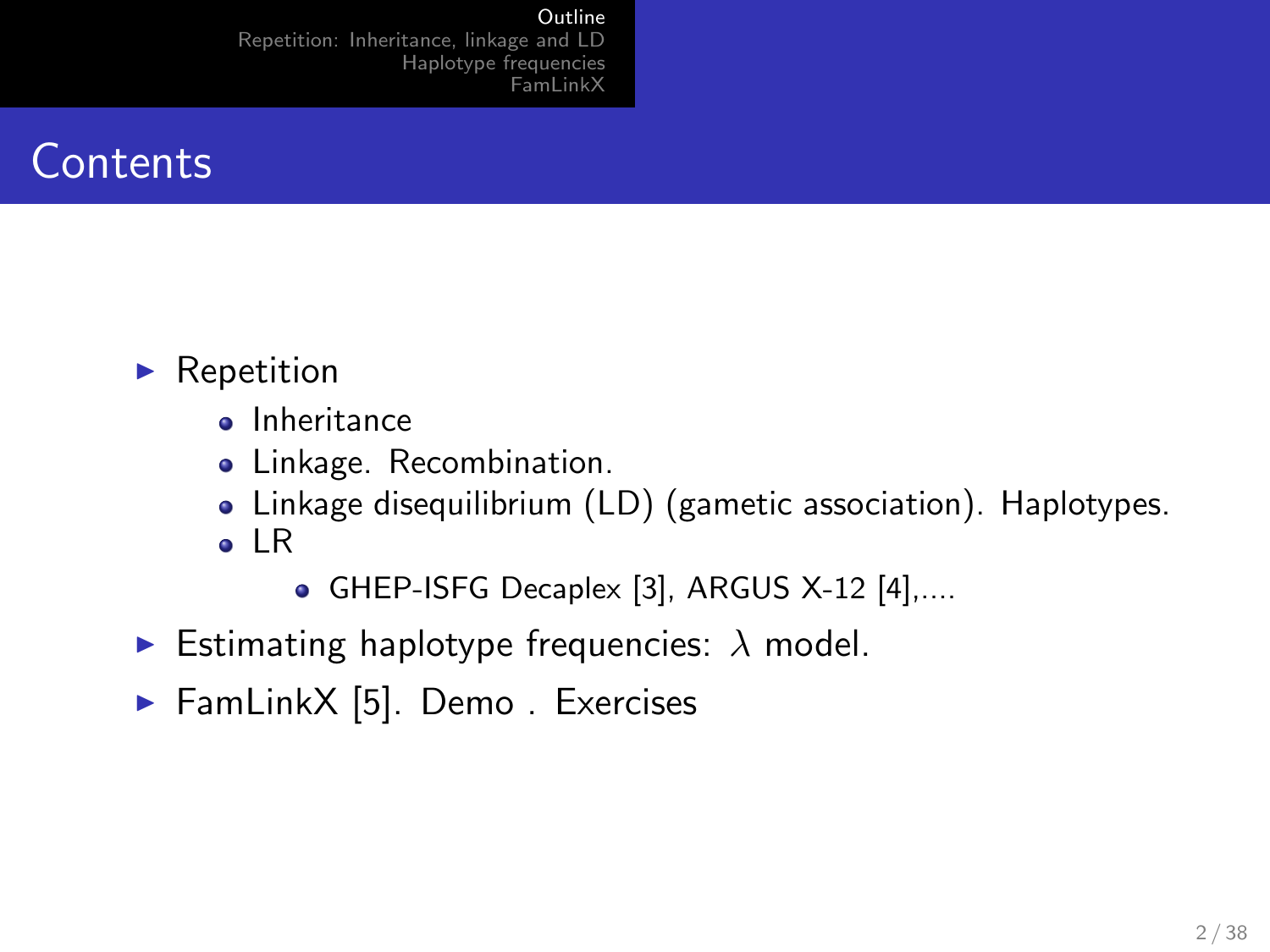# FamLinkX Exercises. <http://familias.name/ghep2016>

- FamLinkX, developed by Daniel Kling. The participants should bring a laptop with FamLinkX, preferably version 2.5 (available from Aug 22 2016) downloaded (http://famlink.se/fx download.html).
- Assistance for installation will be provided at the workshop, if needed. Note that installation is typically only possible if you are administrator on your laptop.

#### **Time schedule**

- $13.30 15.45$  X-linked markers : Repetition, haplotype frequencies. FamLinkX demo video. More videos (Chapter 4). Thore Egeland
- $15.45 16.15$  Coffee break
- $\bullet$  16.15 18.00 Exercises: The FamLinkX exercises 4.12-4.14, 4.16-4.18 are from the book "Relationship Inference with Familias and R" by Egeland, Kling, and Mostad available from Elsevier. The required material is freely available: exercises, solutions, zipped input files. Thore Egeland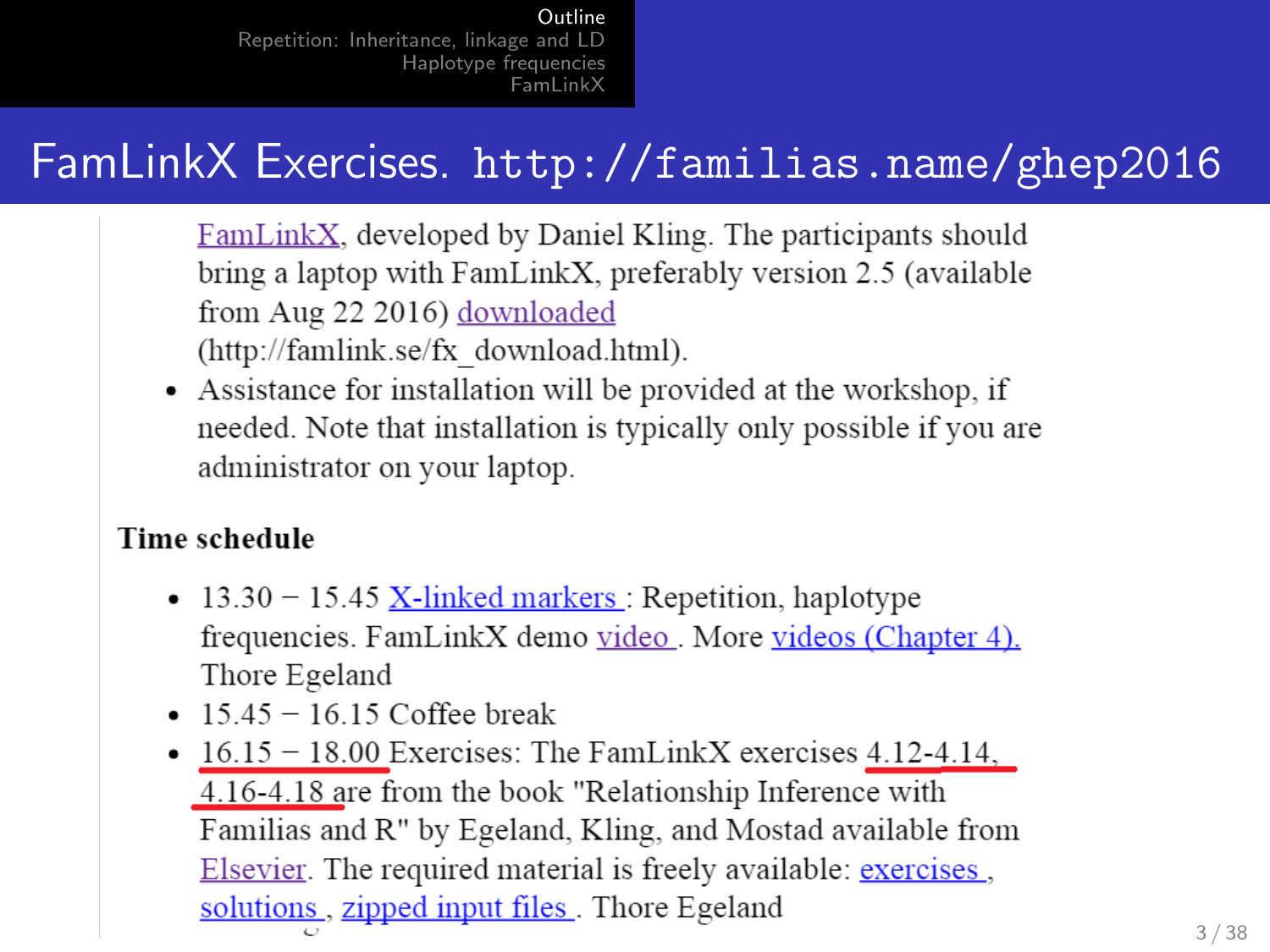## <span id="page-3-0"></span>X-chromosomal inheritance. Paternal Grand daughter



- $\triangleright$  Paternal grand daughter should share one X-allele IBD [\[6\]](#page-37-3) with grand mother.
- $\triangleright$  One allele shared IBD with prob. 0.5 for *autosomal* marker.
- $\triangleright$  One X-allele shared IBD with prob. 0.5 for **maternal** grand daughter.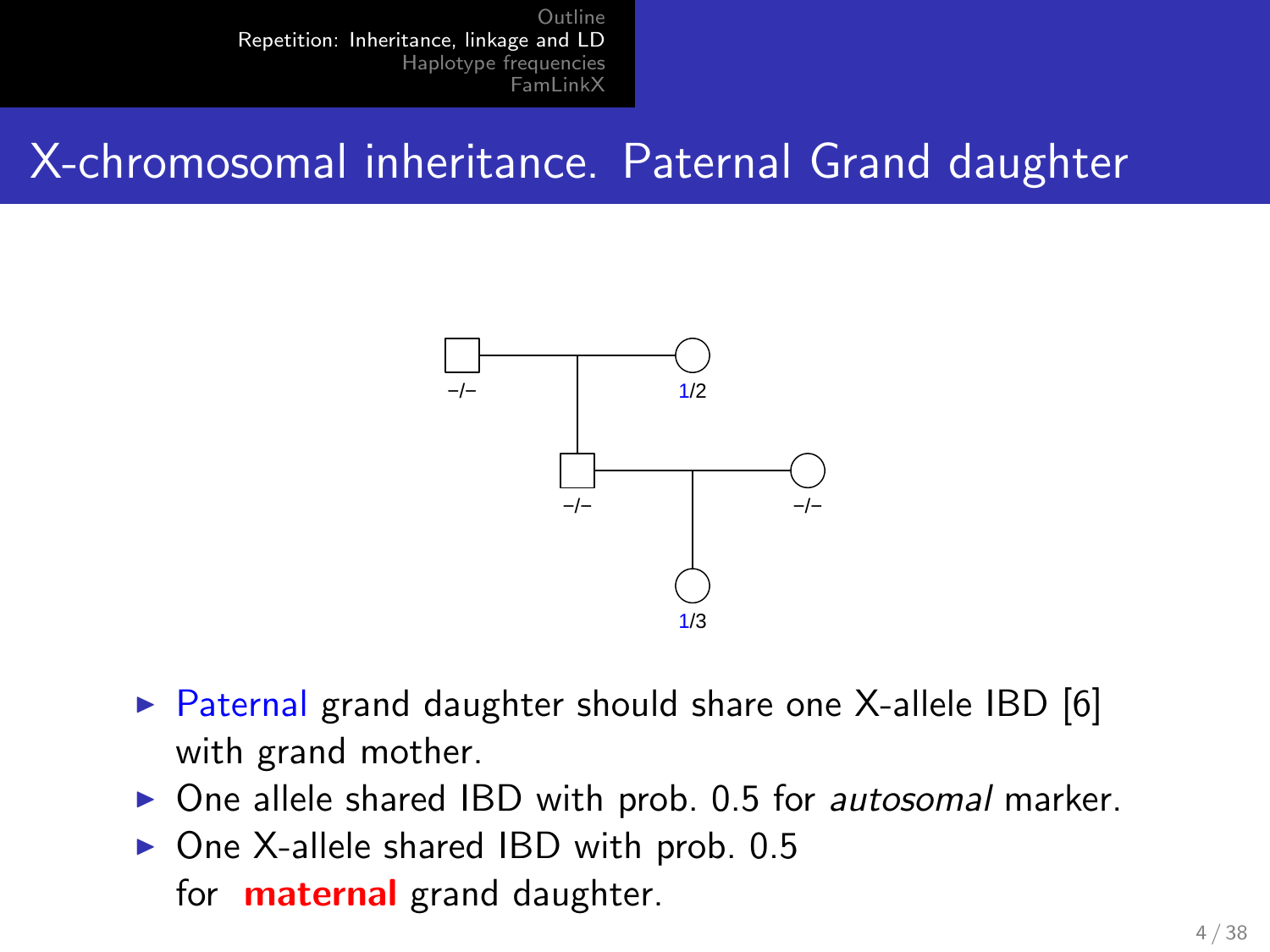#### X-chromosomal inheritance. Half sisters



- $\triangleright$  Paternal half sisters should share one X-allele IBD.
- $\triangleright$  One allele shared IBD with prob. 0.5 for *autosomal* marker.
- $\triangleright$  One X-allele shared IBD with prob. 0.5 for **maternal** half sisters.  $5/38$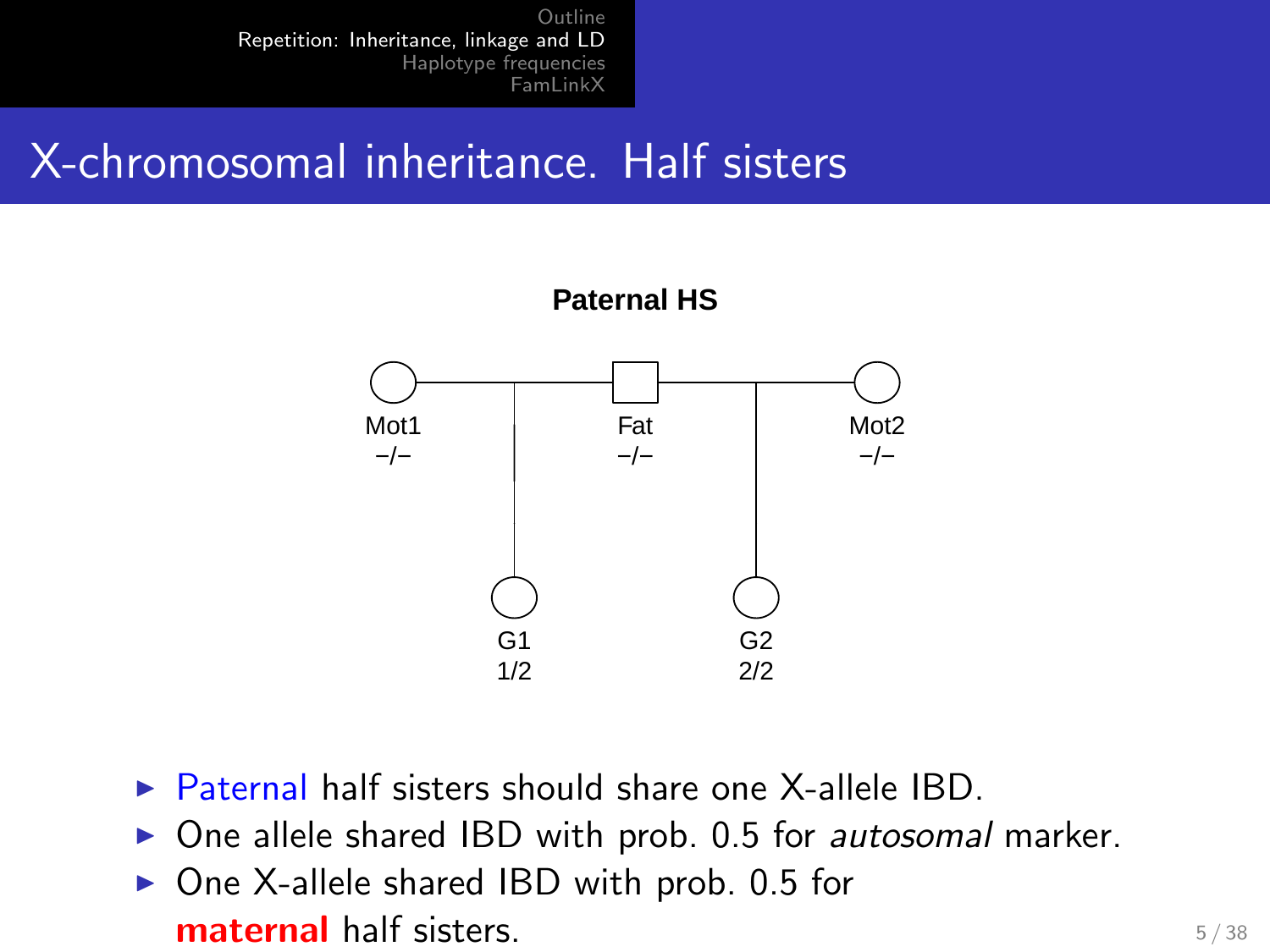### Paternal or maternal half sisters?



$$
LR_1 = \frac{p_1 p_2^2}{\frac{1}{2} 2 p_1 p_2^3 + \frac{1}{2} p_1 p_2^2} = \frac{1}{p_2 + \frac{1}{2}} > 1 \text{ if } p_2 < \frac{1}{2}. \text{ } LR_1 \stackrel{p_2 = 0.2}{=} 1.42857
$$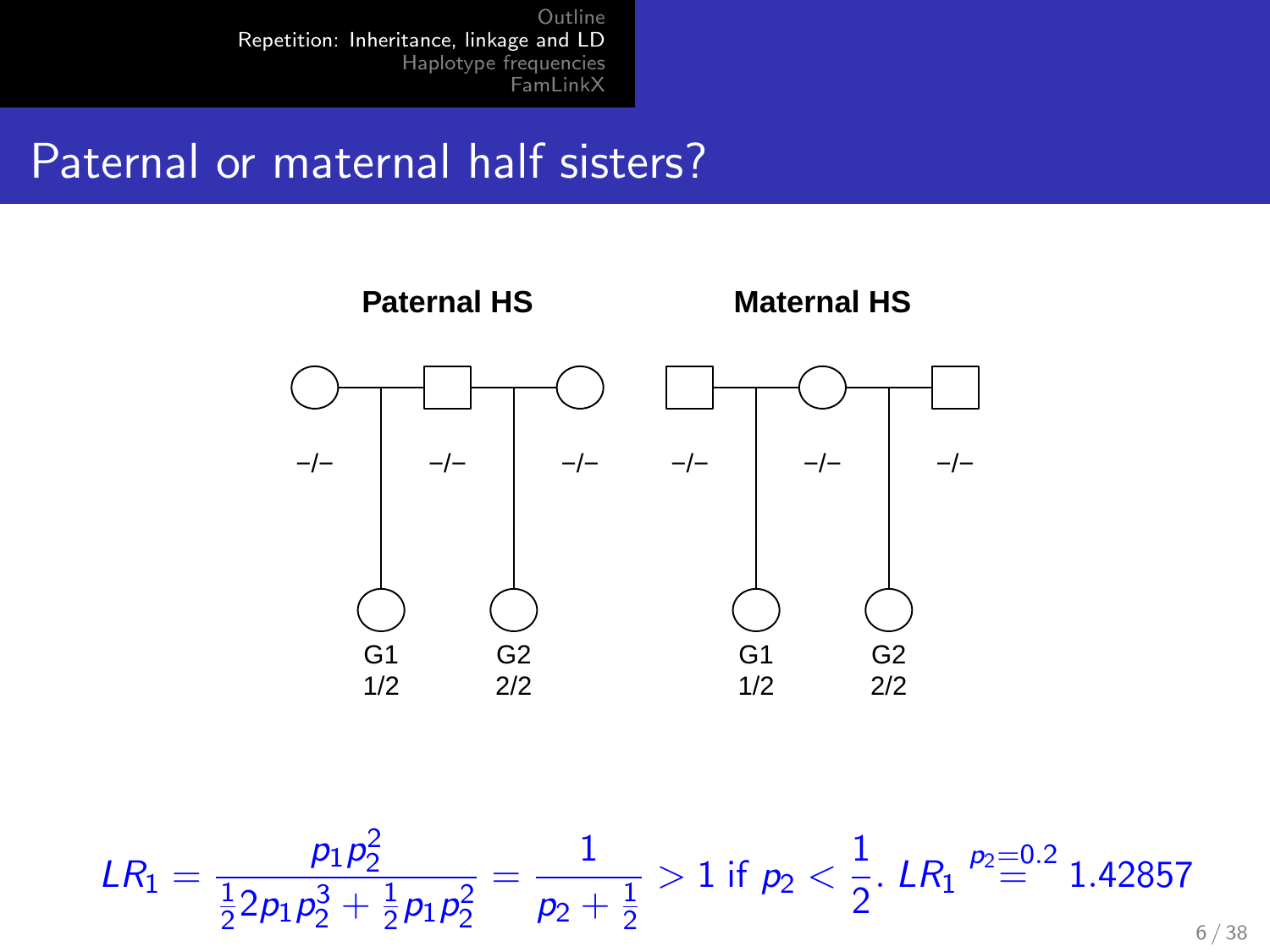#### FamLinkX: <http://familias.name/ExamplePaternalOrMaternal.sav>

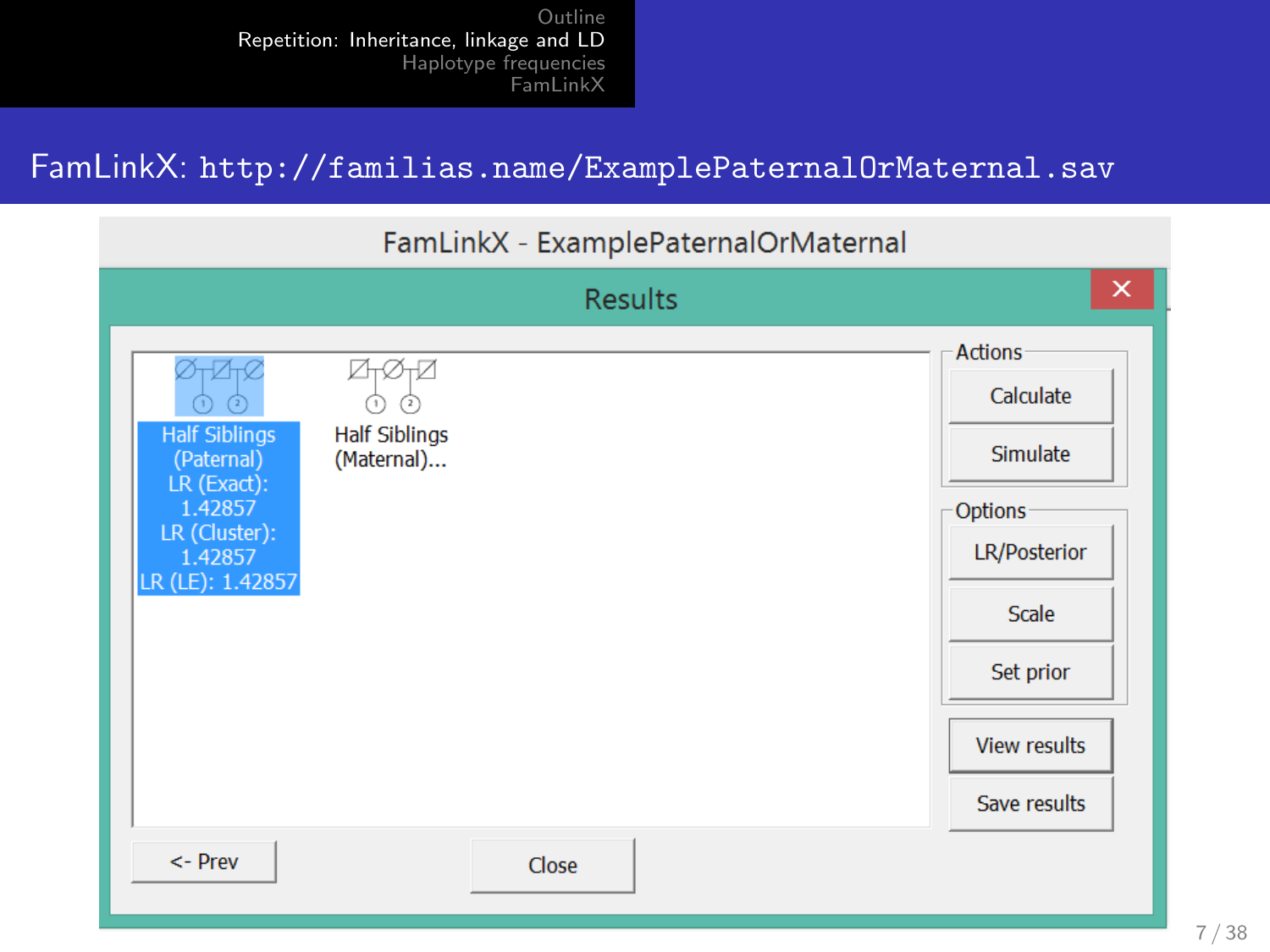# Two markers: Multiply?:  $LR = \frac{7}{1}LR_1 * LR_2$



$$
LR_2=\frac{p_{11}p_{12}p_{13}}{\frac{1}{2}2p_{11}p_{12}2p_{12}p_{13}+\frac{1}{2}p_{11}p_{12}p_{13}}=\frac{1}{2p_{12}+\frac{1}{2}}>1 \text{ if } p_2<\frac{1}{4}.
$$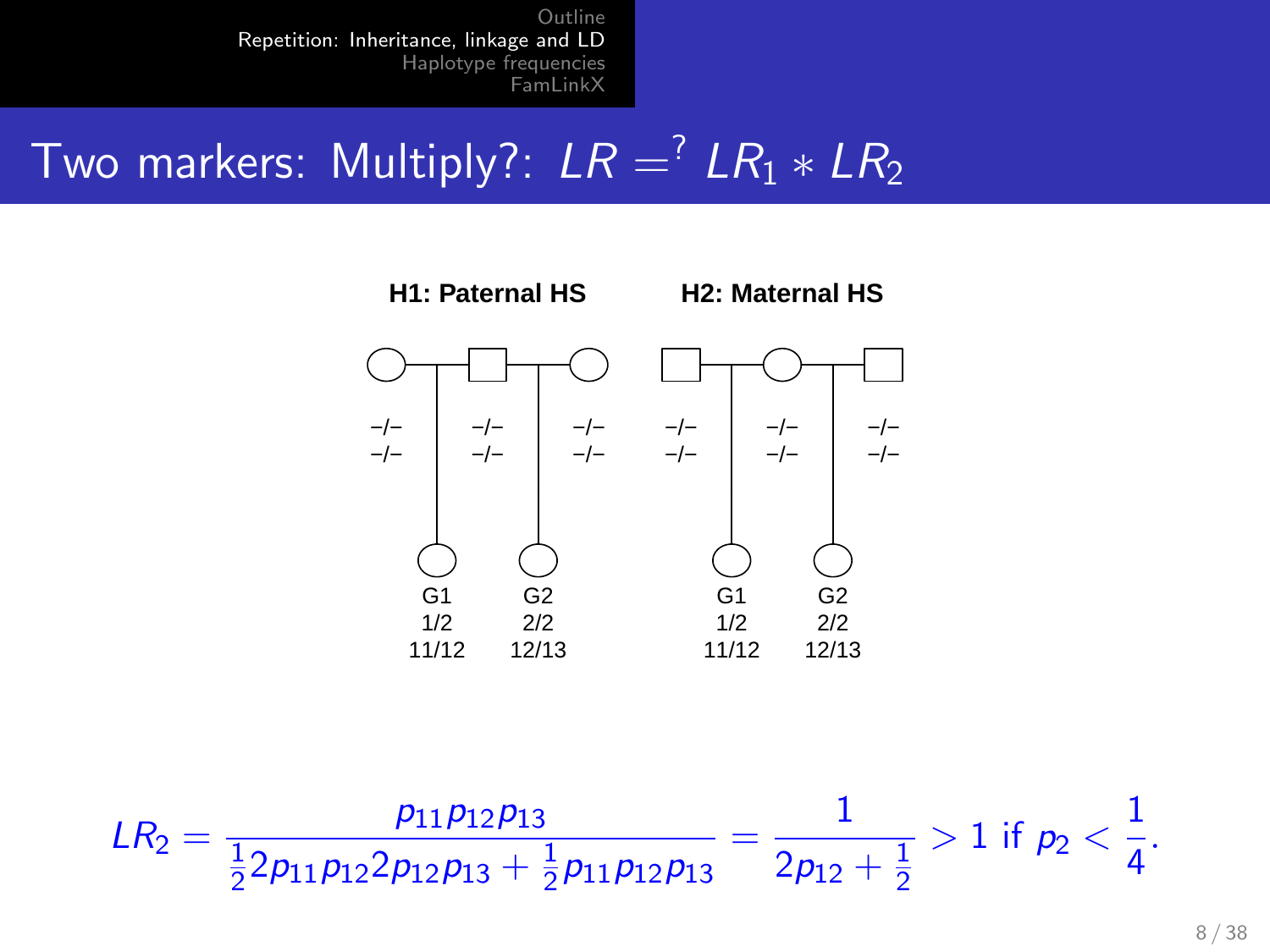#### **Assumptions**

- $\triangleright$  We can only multiply LR-s when markers are independent, i.e.,  $LR \neq LR_1 * LR_2$ .
- $\triangleright$  Most markers on the X-chromosome are **dependent**.
- $\triangleright$  Calculations need to account for dependence and software is needed.
- $\triangleright$  Dependence arises because of linkage and linkage disequilibrium (LD), Linkage Equilibrium (LE) (no gametic association), briefly reviewed next.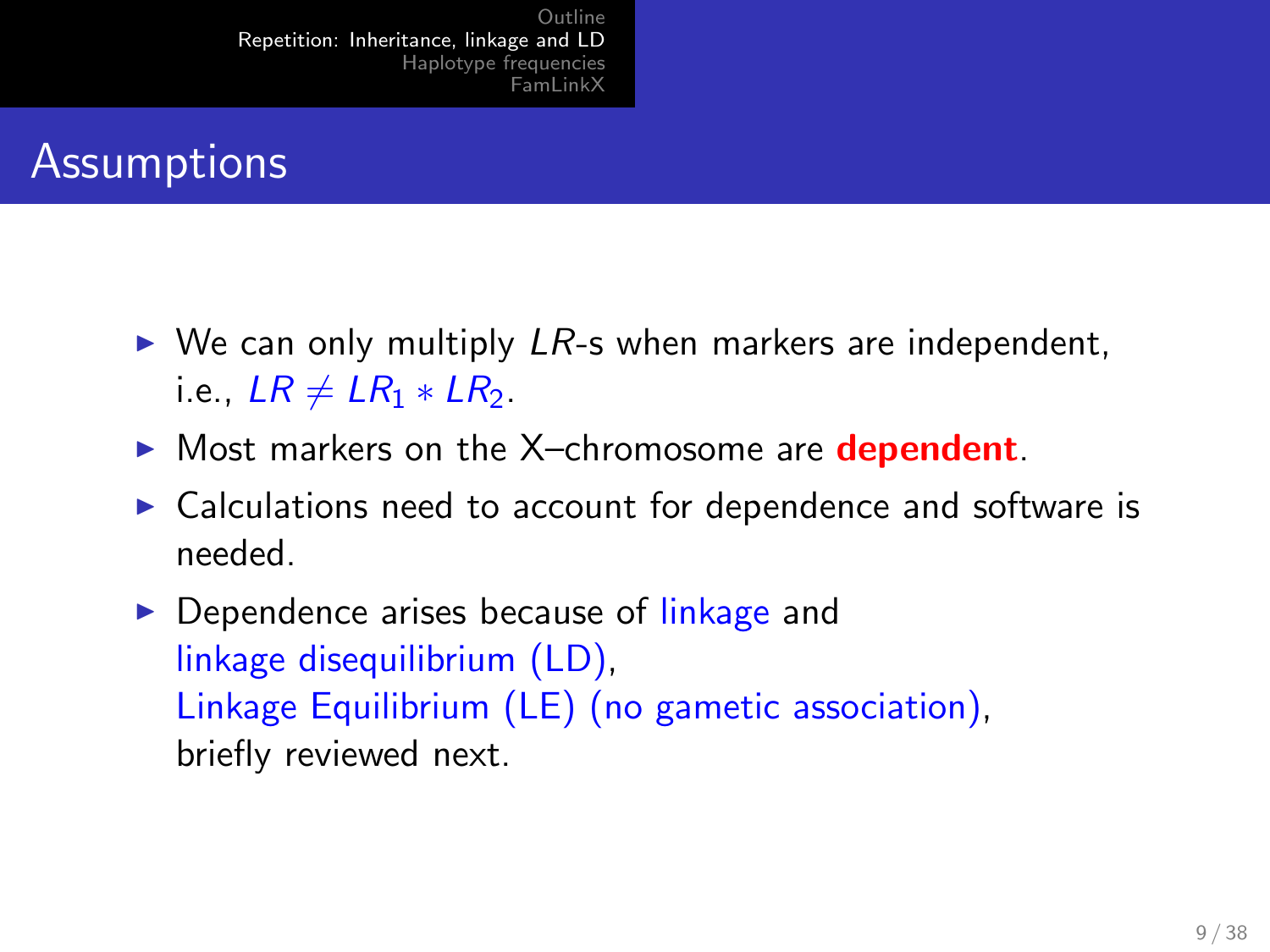#### Linkage. Haplotypes. Recombination

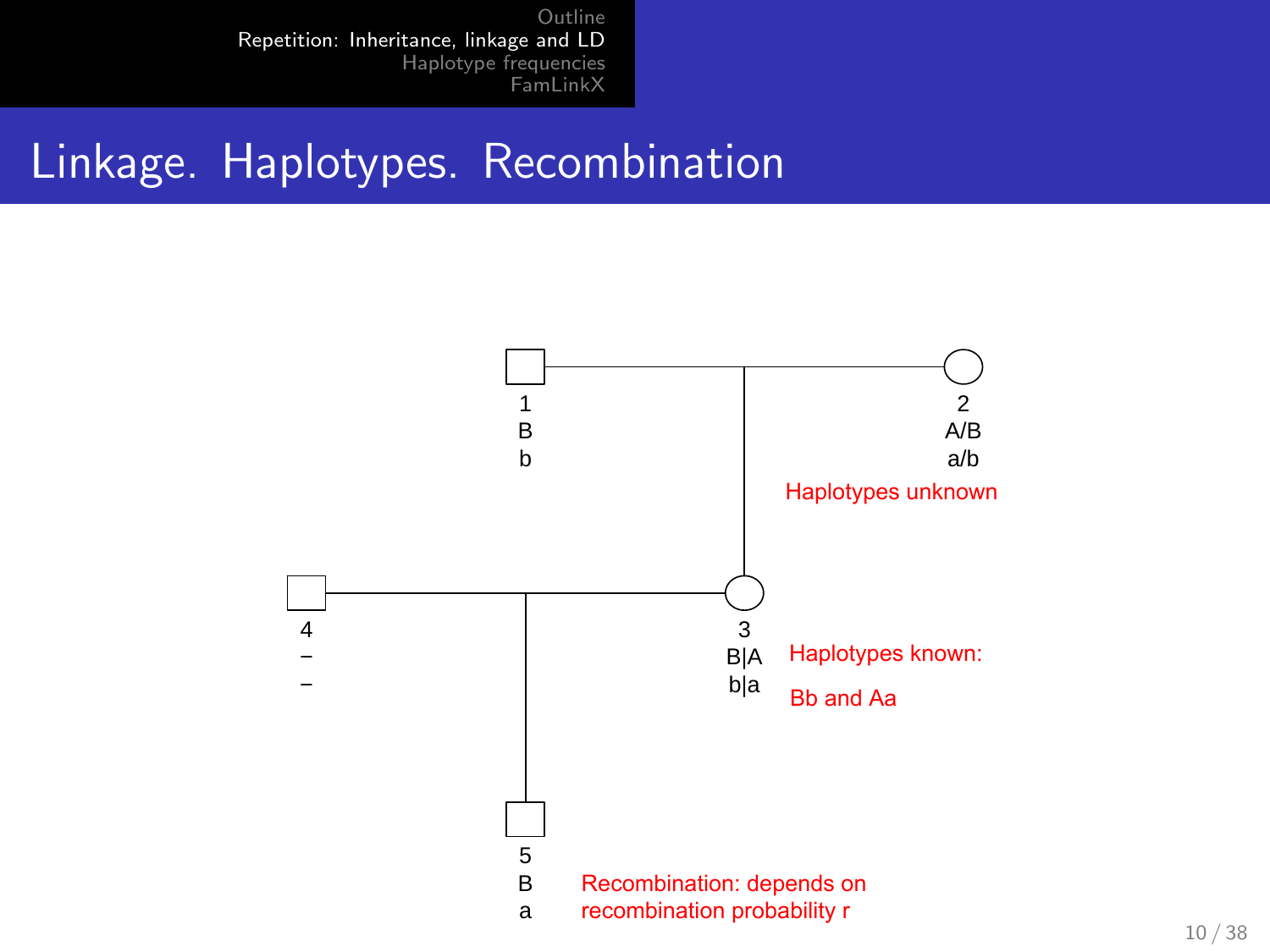#### Maternal grandson or unrelated? Mother missing.

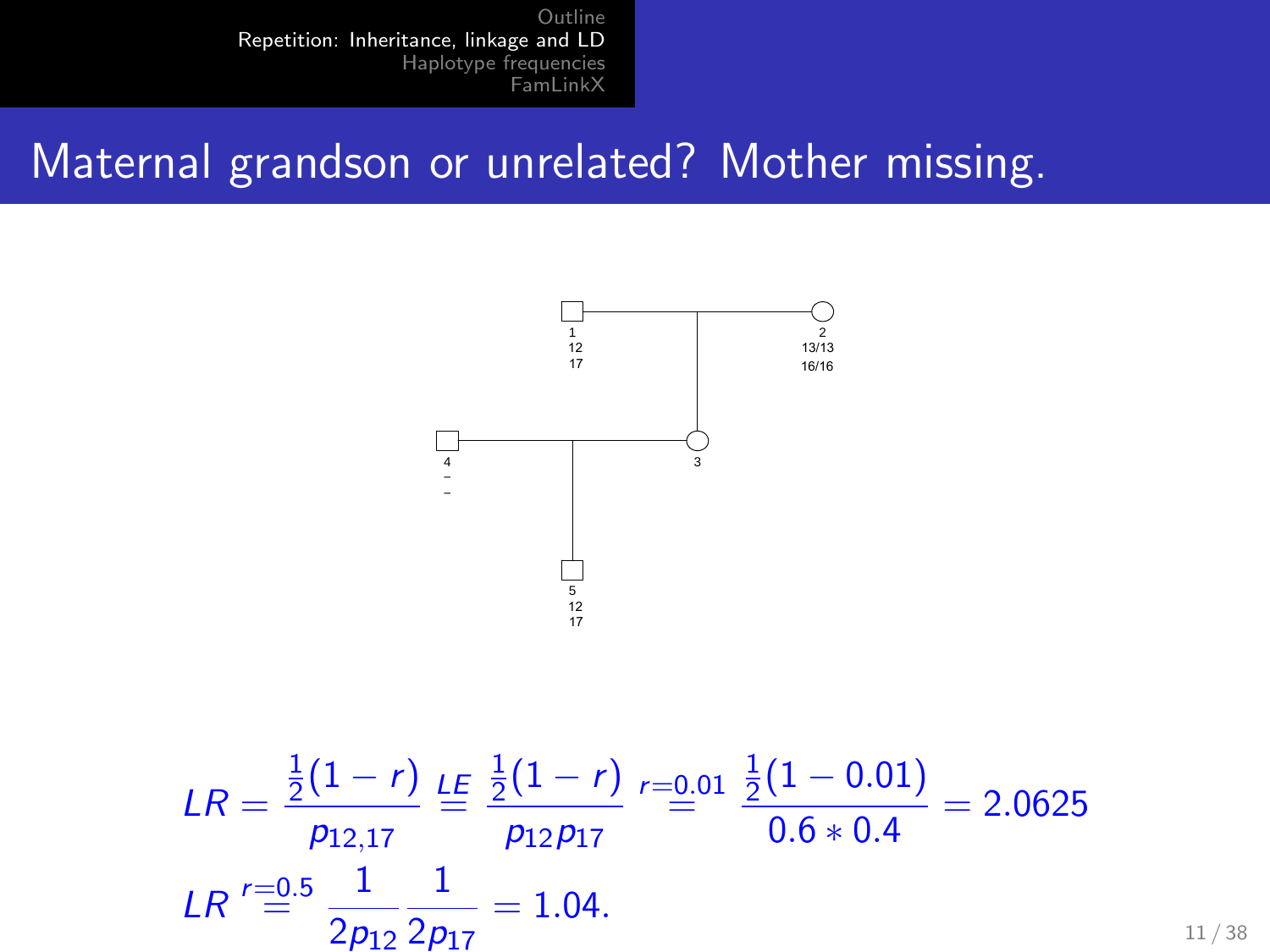

r=0.01 (approx 1cM), r=0.32 (50cM). r=0.5 (inf cM: Unlinked)

 $\blacktriangleright$  Haldane's map function:

$$
r = \frac{1 - \exp(-2 \cdot x/100)}{2} \times \frac{50}{2} = 0.316
$$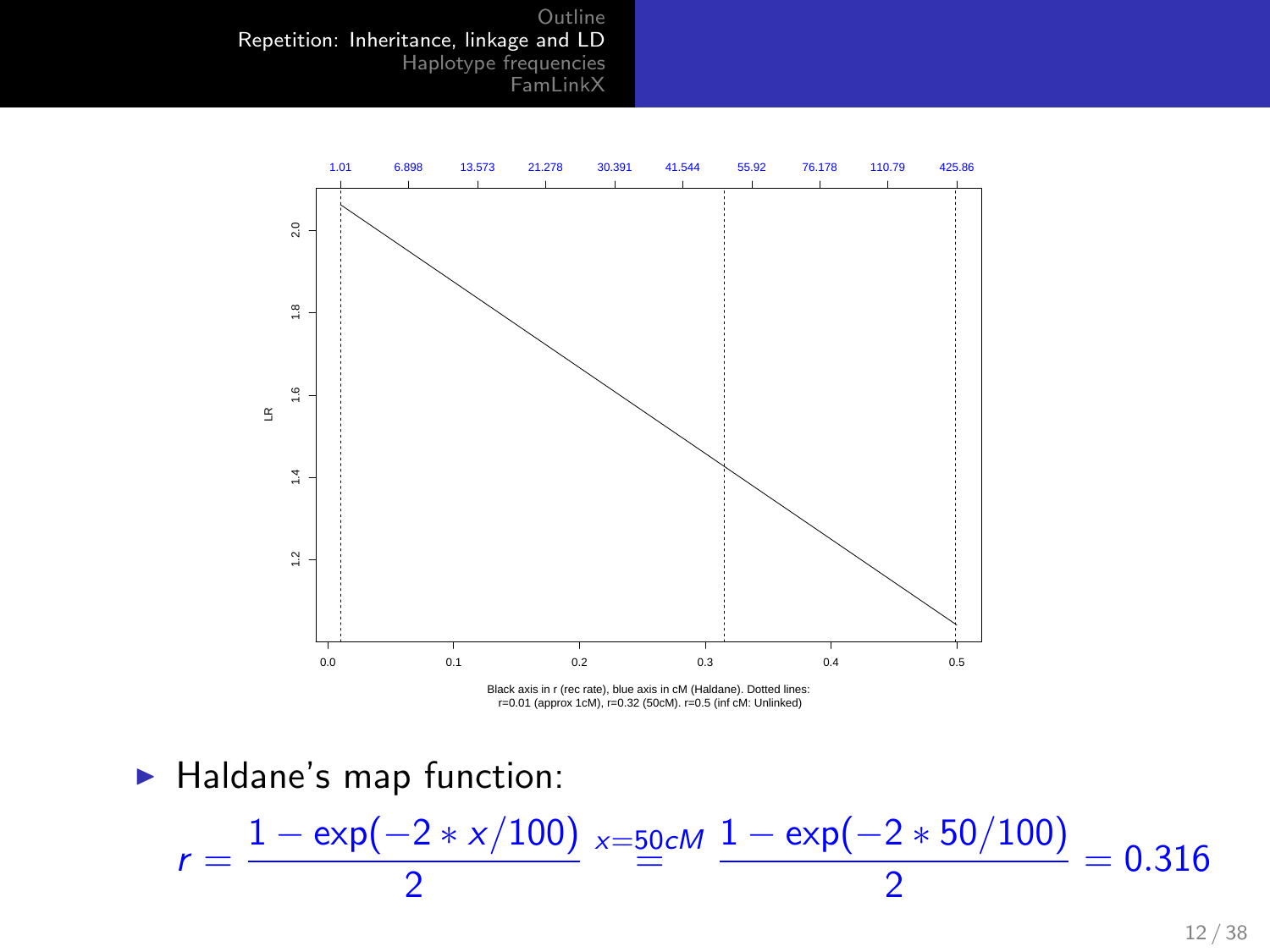# <span id="page-12-0"></span>LE: multiply

| locus 1                        |      |       |       | locus <sub>2</sub> |
|--------------------------------|------|-------|-------|--------------------|
| A/A<br>$\overline{A}/a$<br>a/a |      |       |       | B/B<br>B/b<br>b/b  |
| loc1                           | loc2 | freq1 | freq2 | P(hap   LE)        |
| A                              | В    | 0.2   | 0.3   | $0.2*0.3=0.06$     |
| Α                              | b    | 0.2   | 0.7   | $0.2*0.7=0.14$     |
| a                              | B    | 0.8   | 0.3   | $0.8*0.3=0.24$     |
| a                              | b    | 0.8   | 0.7   | $0.8*0.7=0.56$     |
| tot                            |      |       |       | 1.00               |

Table 1: LE based haplotype frequency estimates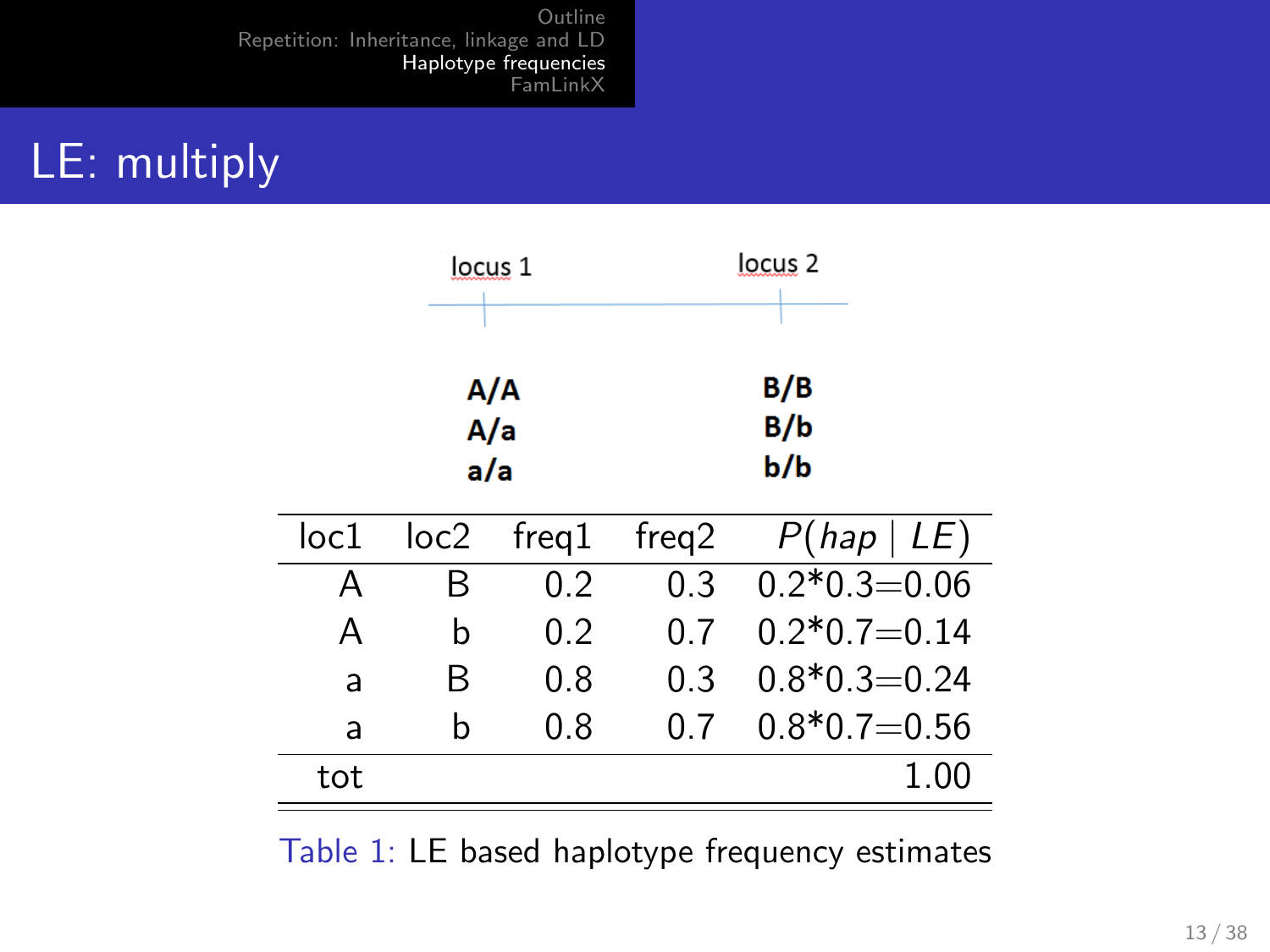#### Haplotype frequencies II. Data: count

| loc1 |   |     |                      |     | $loc2$ freq1 freq2 $P(hap   LE)$ Count $P(hap   Count)$ |
|------|---|-----|----------------------|-----|---------------------------------------------------------|
| A    | B | 02  | $0.3$ $0.2*0.3=0.06$ | 10  | $10/100=0.10$                                           |
| A    | b | 0.2 | $0.7$ $0.2*0.7=0.14$ | 15  | $15/100 = 0.15$                                         |
| a    | B | 0.8 | $0.3$ $0.8*0.3=0.24$ | 25  | $25/100=0.25$                                           |
| a    | h | 0.8 | $0.7$ $0.8*0.7=0.56$ | 50  | $50/100 = 0.50$                                         |
| tot  |   |     | 1.00                 | 100 | 1.00                                                    |

Table 2: LE and count based haplotype frequency estimates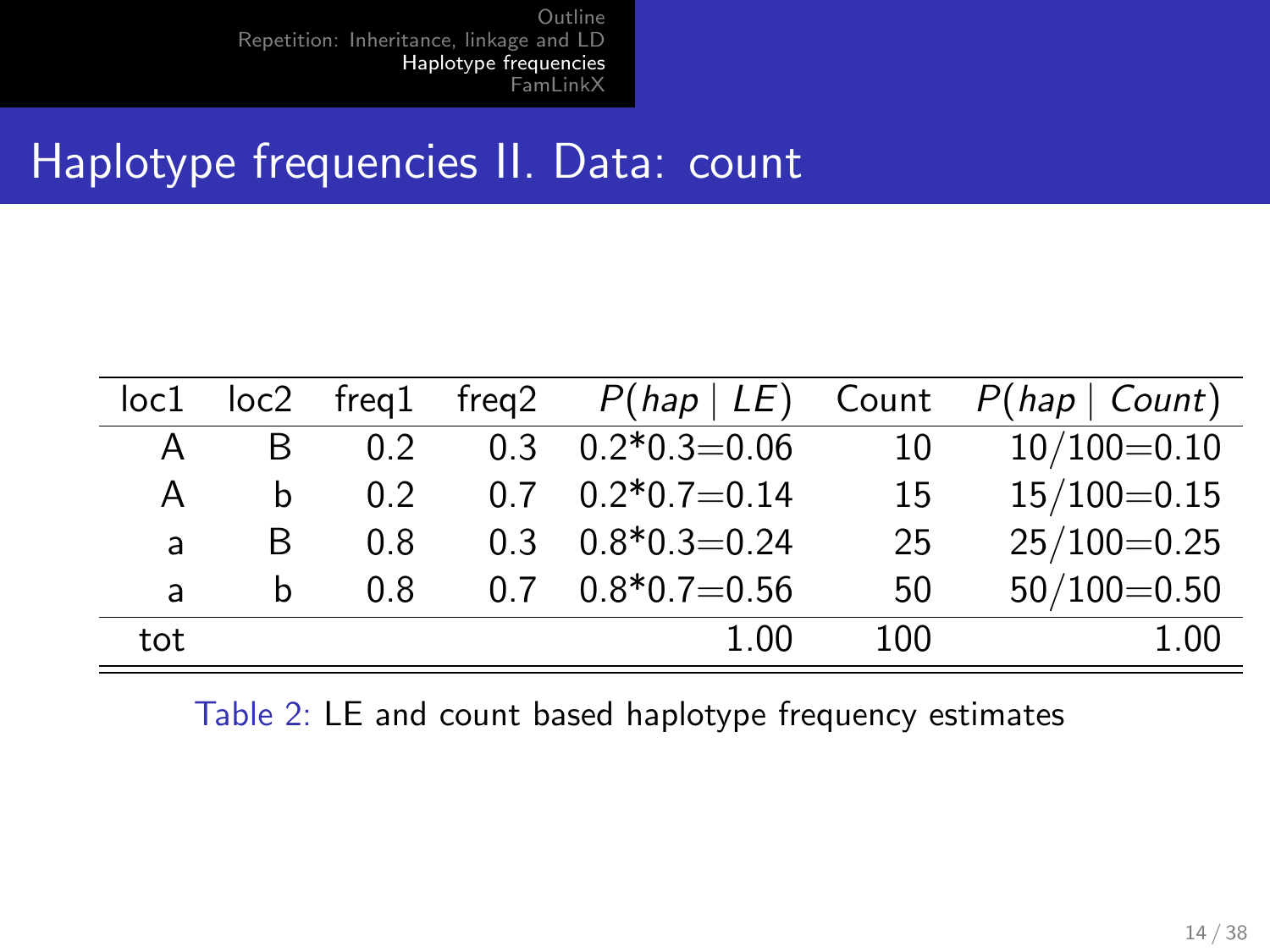# Problems with both methods (LE and count method)

- $\blacktriangleright$  LE often far from valid.
- $\triangleright$  We typically don't observe all haplotypes:
	- Two markers, 10 alleles each:  $10 \times 10 = 100$  haplotypes.
	- Three markers, 10 alleles each:  $10 \times 10 \times 10 = 1000$  haplotypes.

Need to estimate frequency greater than  $0$  in a **non ad-hoc way**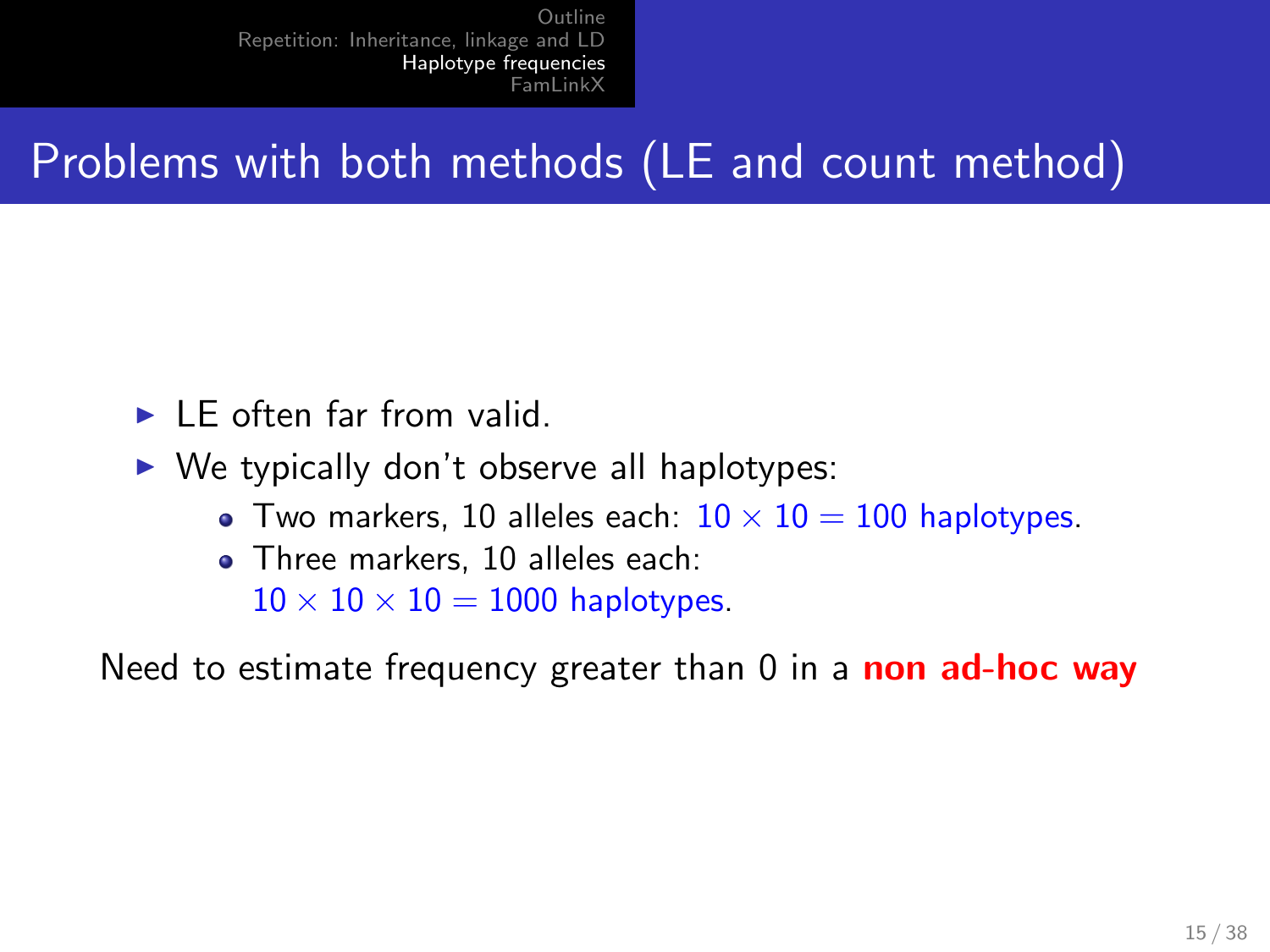## How big databases are needed?

- $\triangleright$  Typically, larger number of haplotypes are needed compared with allele databases.
- $\triangleright$  Power calculations can be done in each case.
- $\triangleright$  Basic idea simplified: Assume true haplotype frequency is 0.1; specify accepted length of CI (confidence interval):
	- 95% CI from 0.09 to 0.11: Large sample needed.
	- 95% CI from 0.01 to 0.19: Small sample needed.
- ▶ Alternative approach: "Estimating Haplotype Frequency and Coverage of Databases" [\[2\]](#page-37-4).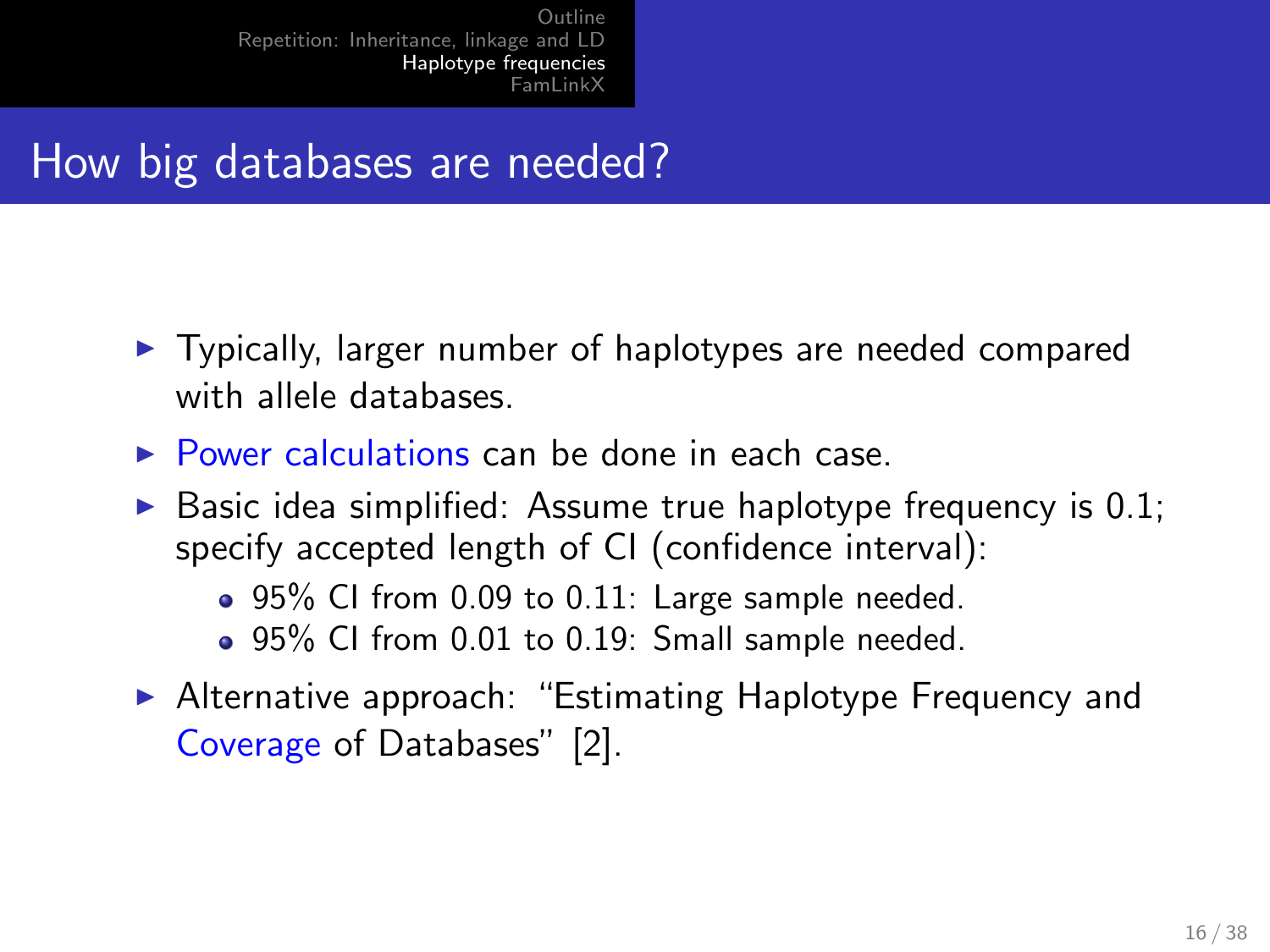# Estimating haplotype frequencies

$$
F_i = \frac{c_i + \lambda p_i}{C + \lambda}.
$$
 (1)

- $\blacktriangleright$   $F_i$ : Updated haplotype frequency,
- $\blacktriangleright$   $c_i$ : Count of haplotype *i*,
- $\triangleright$  C: Total number of haplotypes,
- $\blacktriangleright$   $p_i$ : Expected haplotype frequency,
- $\blacktriangleright$   $\lambda > 0$ : prior weight.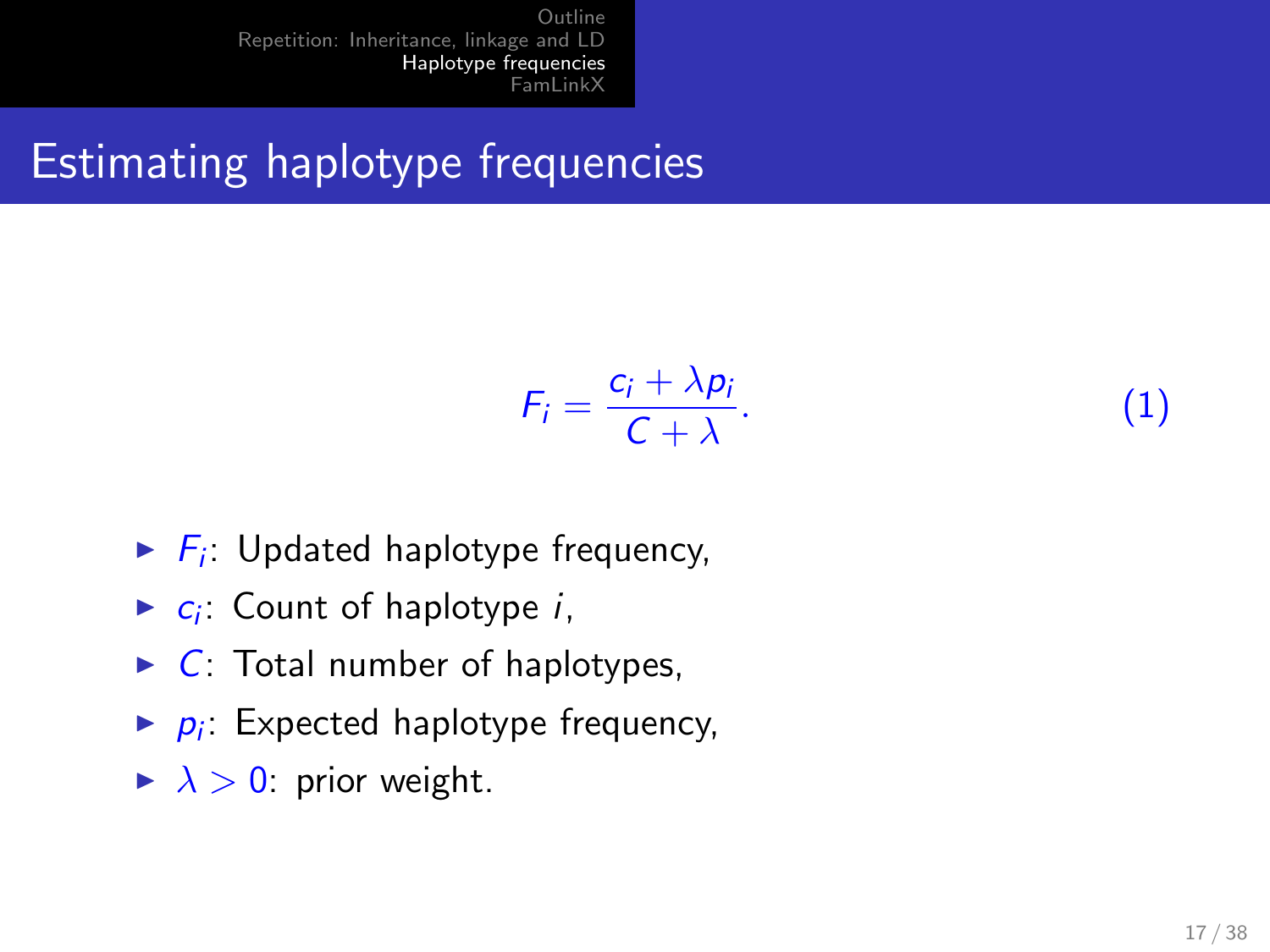## Example I

$$
F_i=\frac{c_i+\lambda p_i}{C+\lambda}.
$$

| haplo | P(hap   LE)  | Count      | $\lambda = 100$ method                |
|-------|--------------|------------|---------------------------------------|
| AВ    | $p_1 = 0.06$ | $c_1 = 10$ | $\frac{10+100*0.06}{100+100} = 0.080$ |
| Ab    | $p_2 = 0.14$ | $c_2 = 15$ | $\frac{15+100*0.14}{100+100} = 0.145$ |
| аB    | $p_3 = 0.24$ | $c_3 = 25$ | $\frac{25+100*0.24}{100+100} = 0.245$ |
| ab    | $p_4 = 0.56$ | $c_4 = 50$ | $\frac{50+100*0.56}{100+100} = 0.530$ |
| tot   | 1.00         | $C = 100$  | 1.000                                 |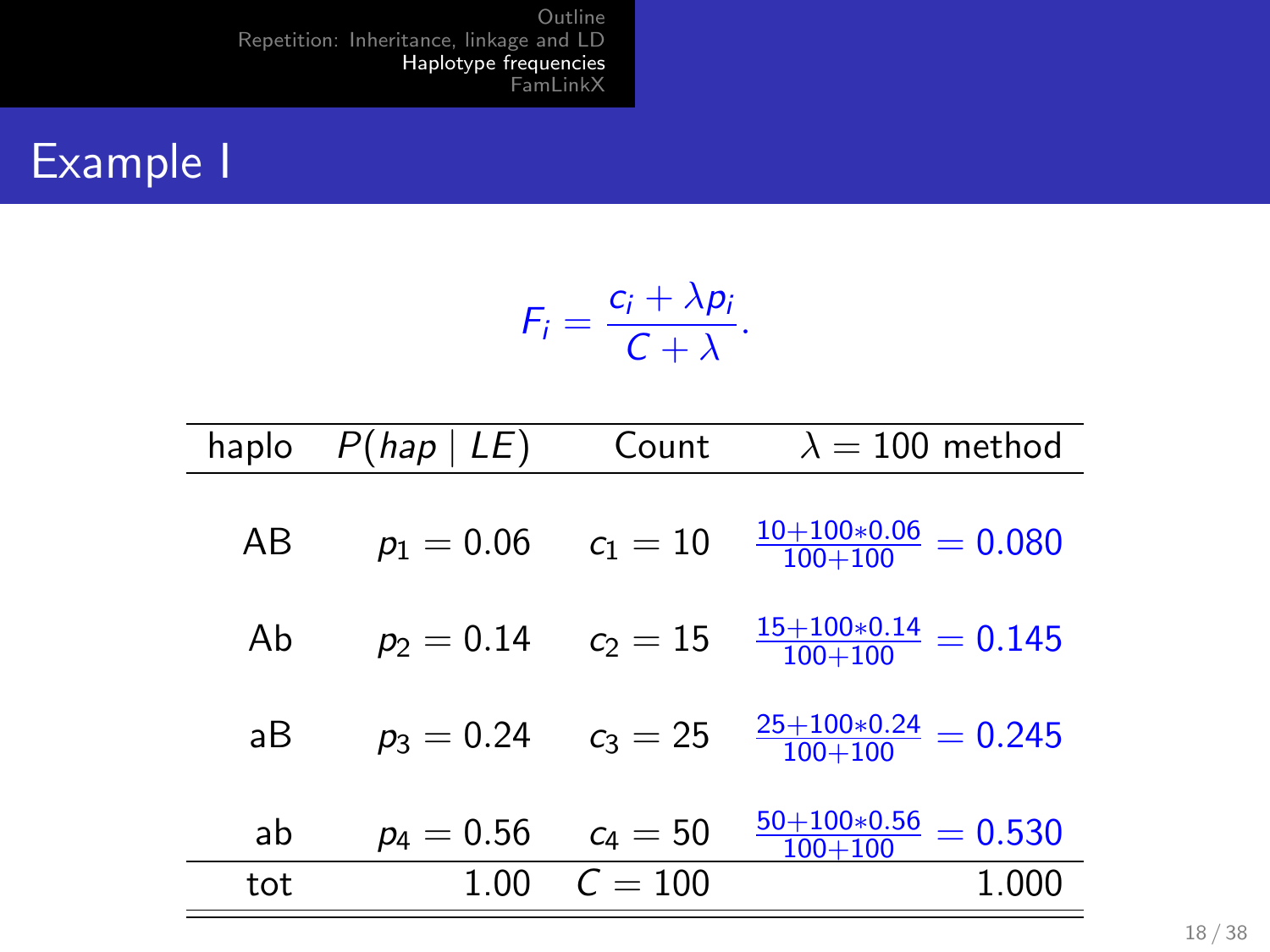#### Example I contd: LR



19 / 38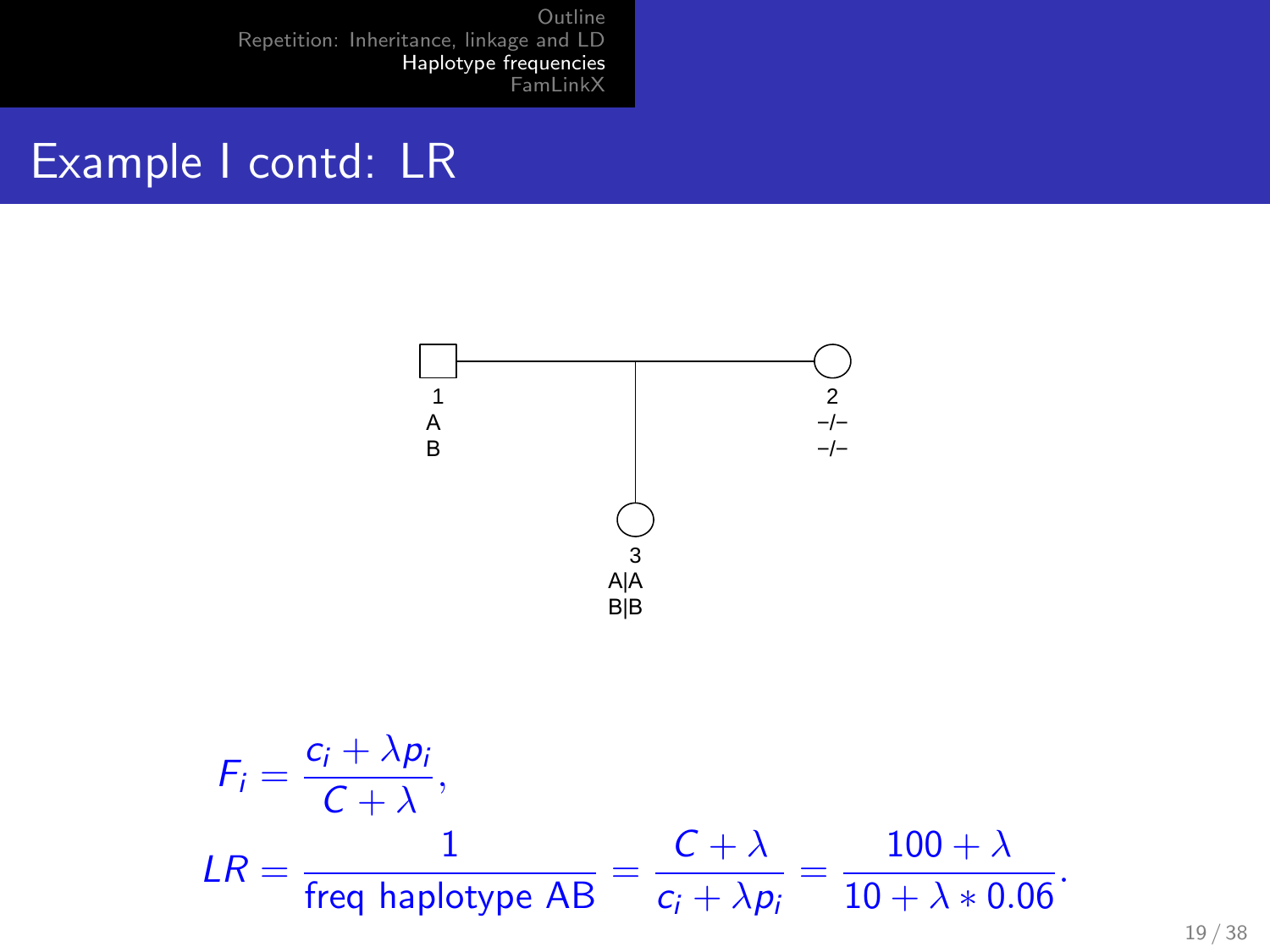#### Example I contd:  $LR = \frac{100 + \lambda}{10 + \lambda * 0}$  $10 + \lambda * 0.06$



20 / 38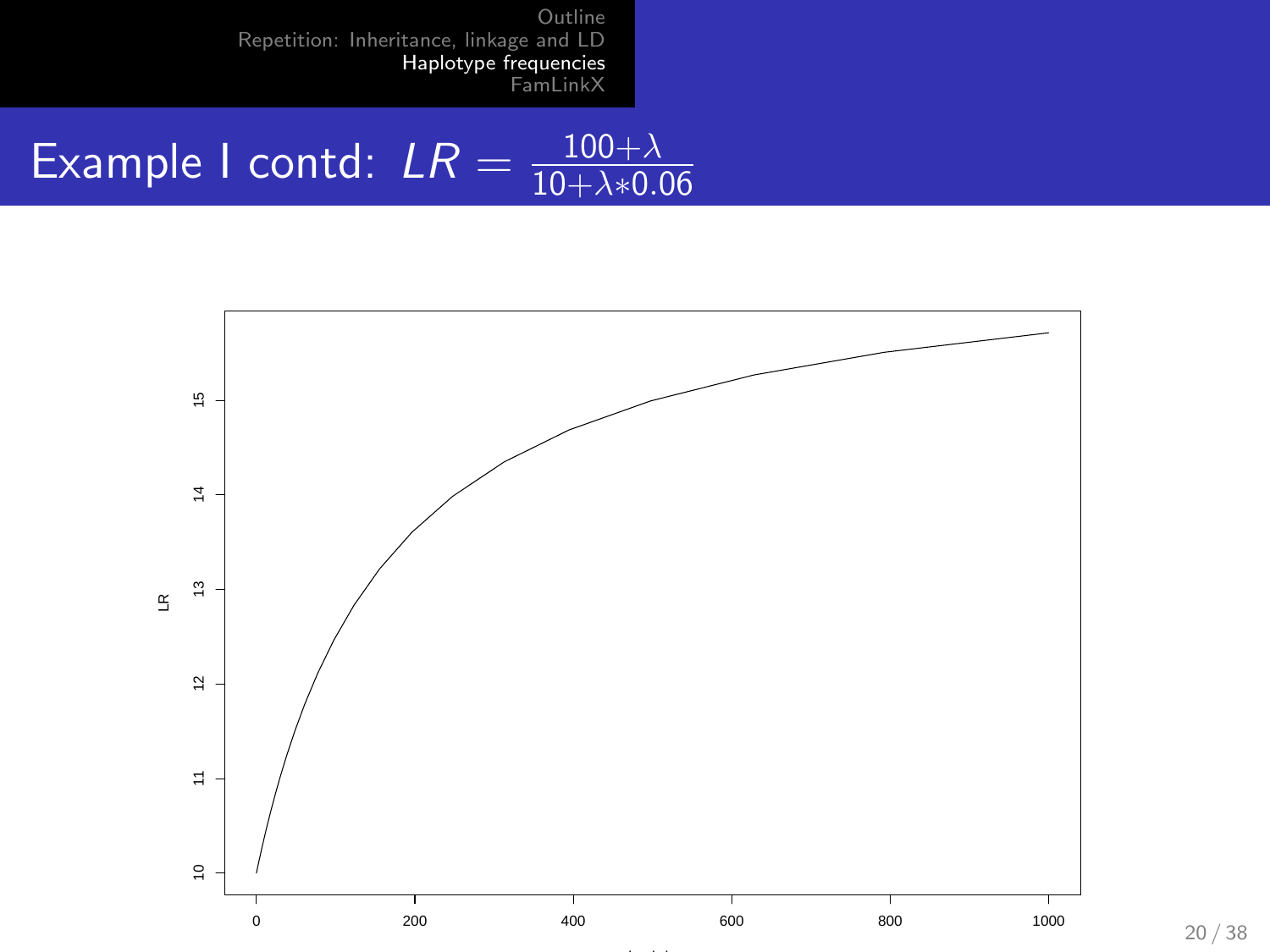## Example II

| haplo | P(hap   LE)  |            |       |       | Count $\lambda = 0$ $\lambda = 100$ $\lambda = 10000$ |
|-------|--------------|------------|-------|-------|-------------------------------------------------------|
|       |              |            |       |       |                                                       |
| AB    | $p_1 = 0.06$ | $c_1 = 10$ | 0.10  | 0.080 | 0.0604                                                |
| Ab    | $p_2 = 0.14$ | $c_2 = 15$ | 0.15  | 0.145 | 0.1401                                                |
| аB    | $p_3 = 0.24$ | $c_3 = 25$ | 0.25  | 0.245 | 0.2401                                                |
| ab    | $p_4 = 0.56$ | $c_4 = 50$ | 0.50  | 0.530 | 0.5594                                                |
| tot   | 1.00         | $C = 100$  | 1.000 | 1.000 | 1.0000                                                |

Table 3:  $\lambda$  effect illustrated

- If  $\lambda = 0$ : count estimate,
- If  $\lambda = \infty$ : LE estimate,
- $\triangleright$  otherwise weighted average.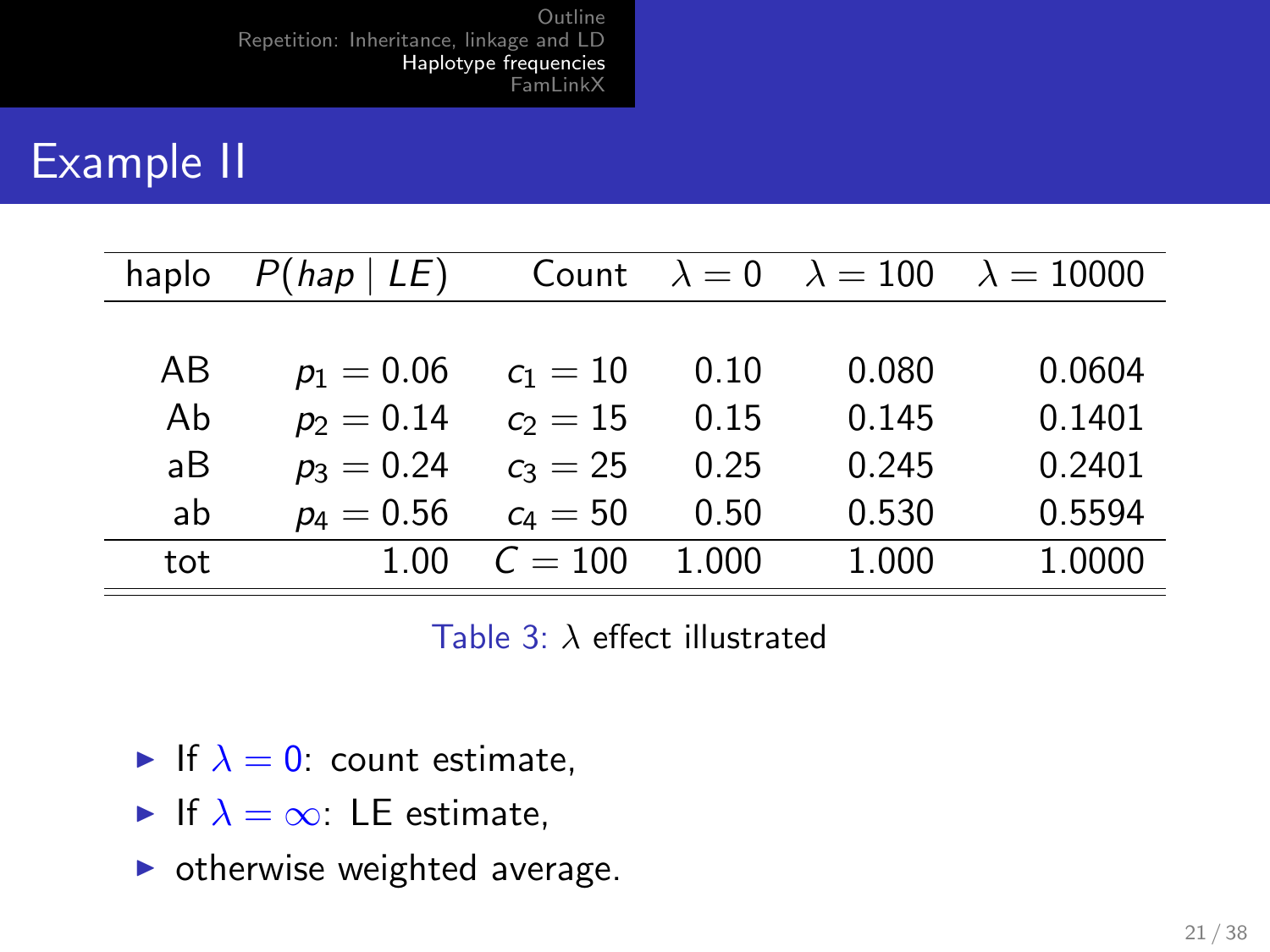

#### Example. Data Exercise 4.12

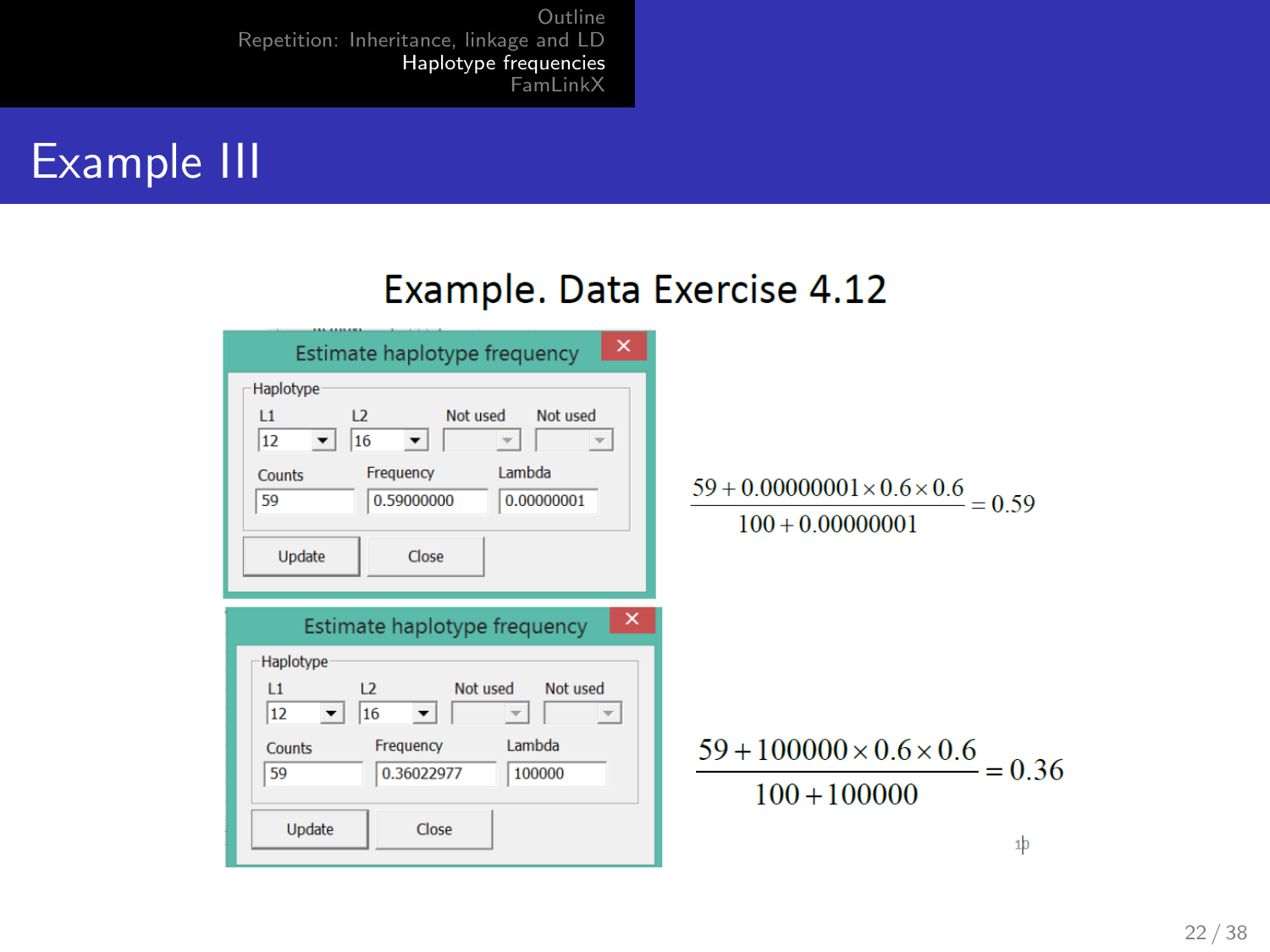# $\lambda$ : Practical suggestion.

- $\triangleright$   $\lambda$  estimates: Egeland, Kling, Mostad [\[1\]](#page-37-5).
- $\blacktriangleright$  FamLinkX 2.5 implementation: Generates R code. See video Exercise 4.14: <http://familias.name/VideosBook.pdf>
- $\blacktriangleright$  Practical solution: calculate LRs with a selection of different values, say

 $\lambda = 0.01, 1, 100, 10000$ 

and report the least extreme LR.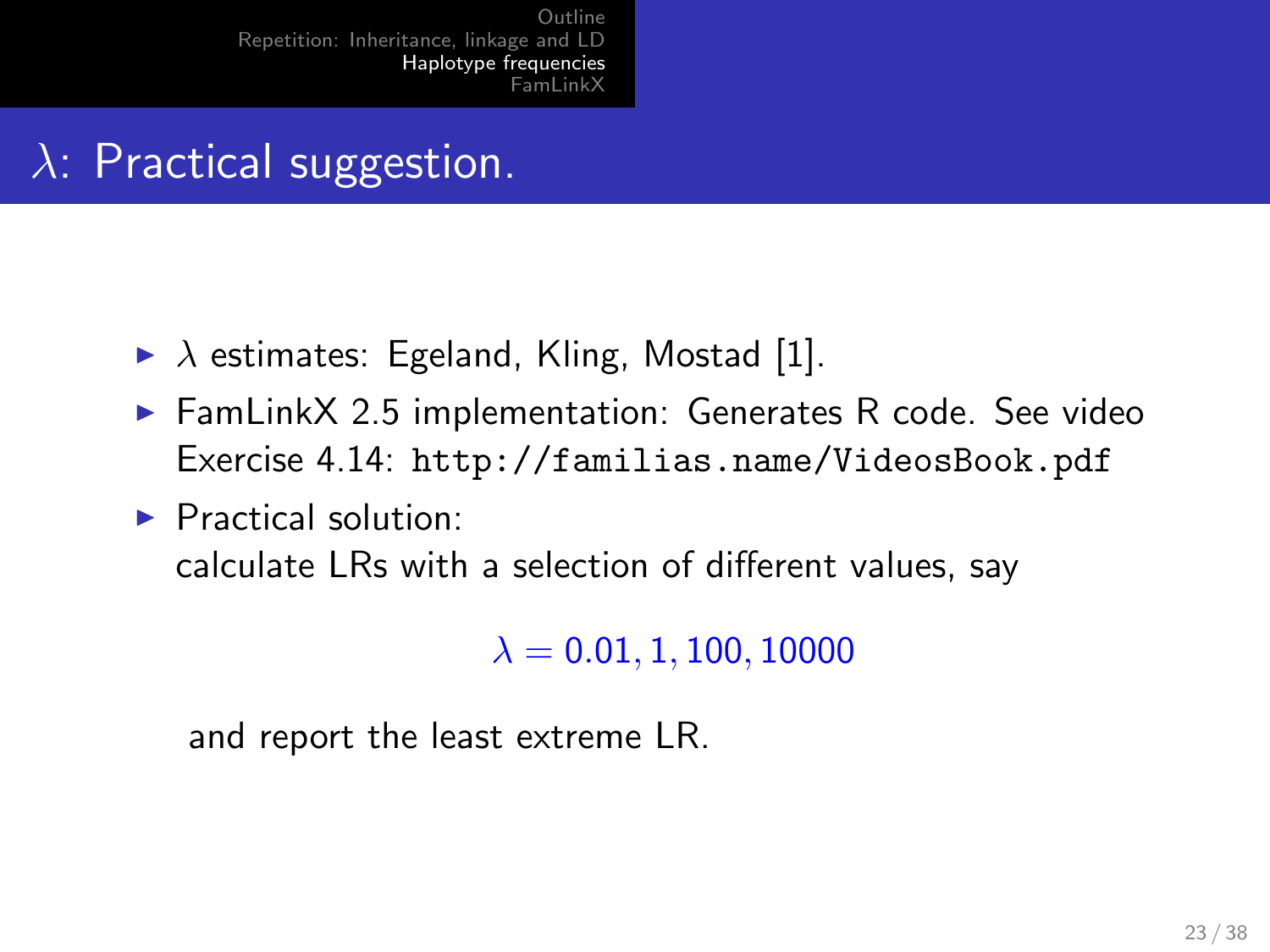# <span id="page-23-0"></span>FamLinkX. Demo: Exercise 4.12. Video: <http://familias.name/VideosBook.pdf>



$$
H_{12,17} = \text{estimated haplotype frequency}
$$
  

$$
LR_{COUNT} = \frac{1}{H_{12,17}} = \frac{1}{1/100} = 100, \, LR_{LE} = \frac{1}{p_{12}p_{17}} = \frac{1}{0.6 \times 0.4} = 4.17.
$$

24 / 38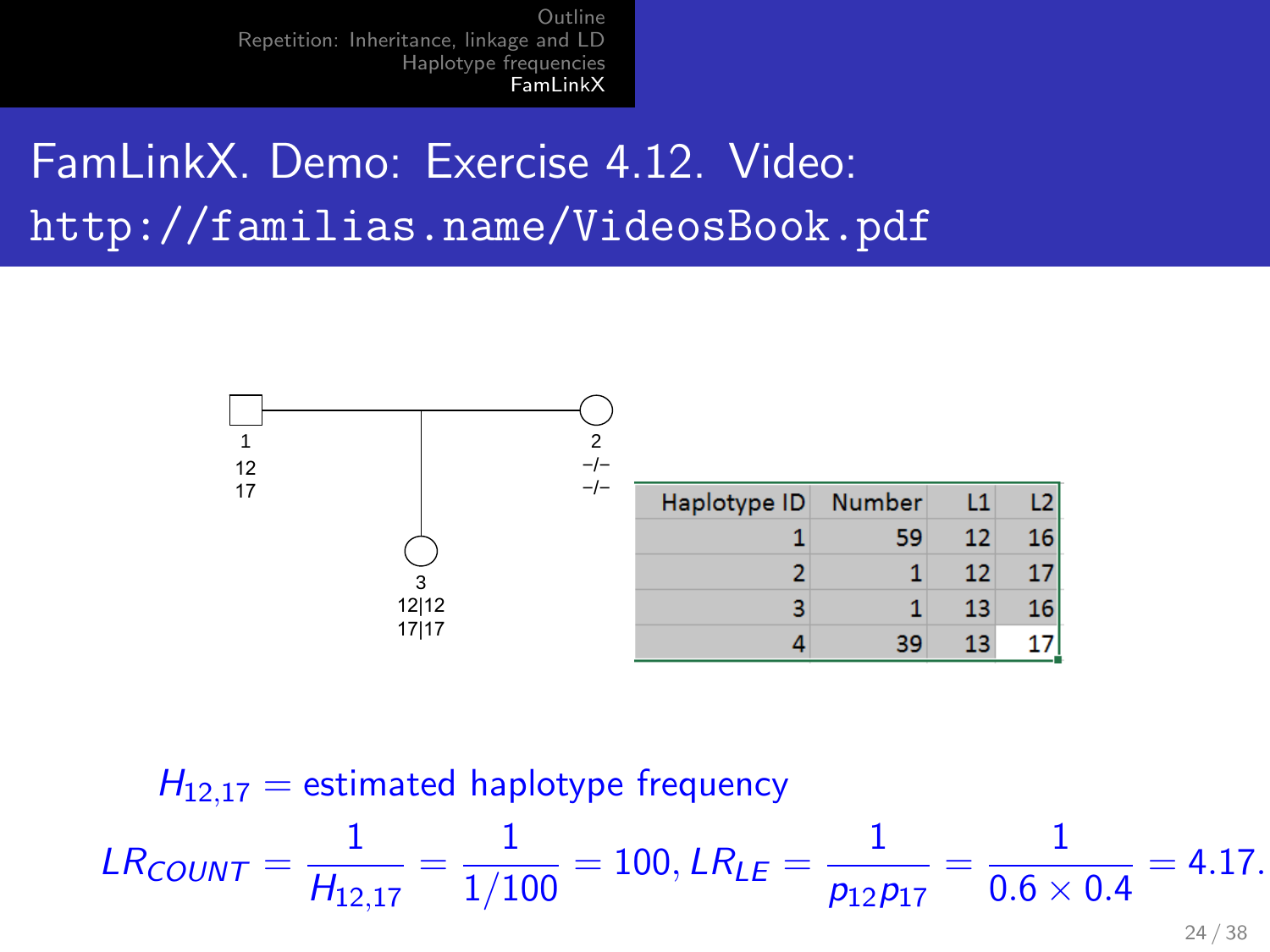### FamLinkX. Screenshots Exercise 4.12.

| æ               | FamLinkX - Untitled                                                            | ↗              |
|-----------------|--------------------------------------------------------------------------------|----------------|
| File Tools Help |                                                                                |                |
|                 | About FamLinkX<br>Getting started<br>Manual<br>Webpage<br>How to cite FamLinkX | <b>Version</b> |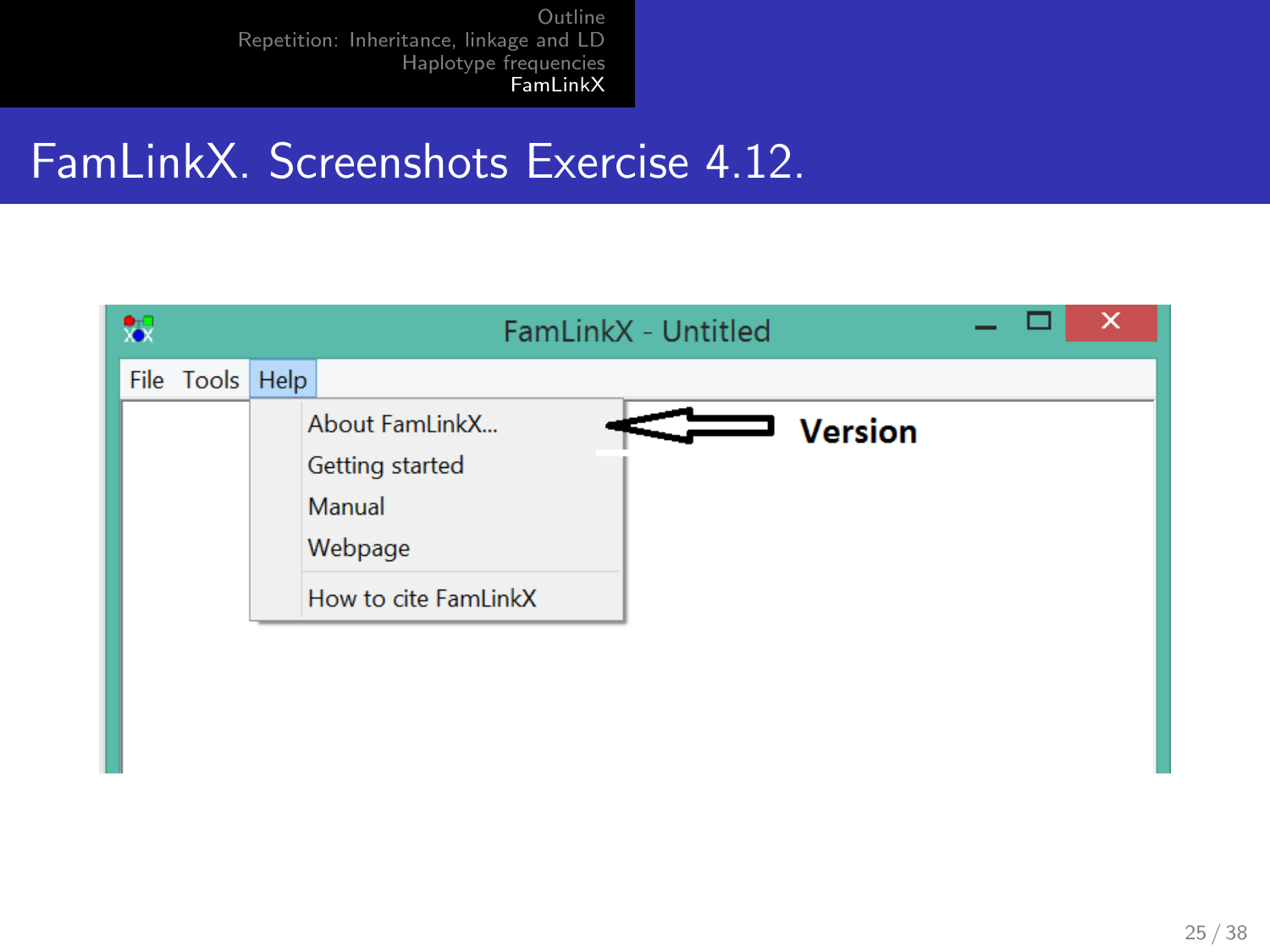#### Screenshots Exercise 4.12. Frequency database

| ₩ |                    |            |            |  |  |  |
|---|--------------------|------------|------------|--|--|--|
|   | File   Tools Help  |            |            |  |  |  |
|   | New Wizard         |            | $Ctrl + N$ |  |  |  |
|   | <b>New Project</b> |            |            |  |  |  |
|   | $Ctrl + O$<br>Open |            |            |  |  |  |
|   | Save               |            | $Ctrl + S$ |  |  |  |
|   | Save As            |            |            |  |  |  |
|   | Frequency database |            |            |  |  |  |
|   | Advanced           | Exer 4.22* |            |  |  |  |
|   | <b>Recent File</b> |            |            |  |  |  |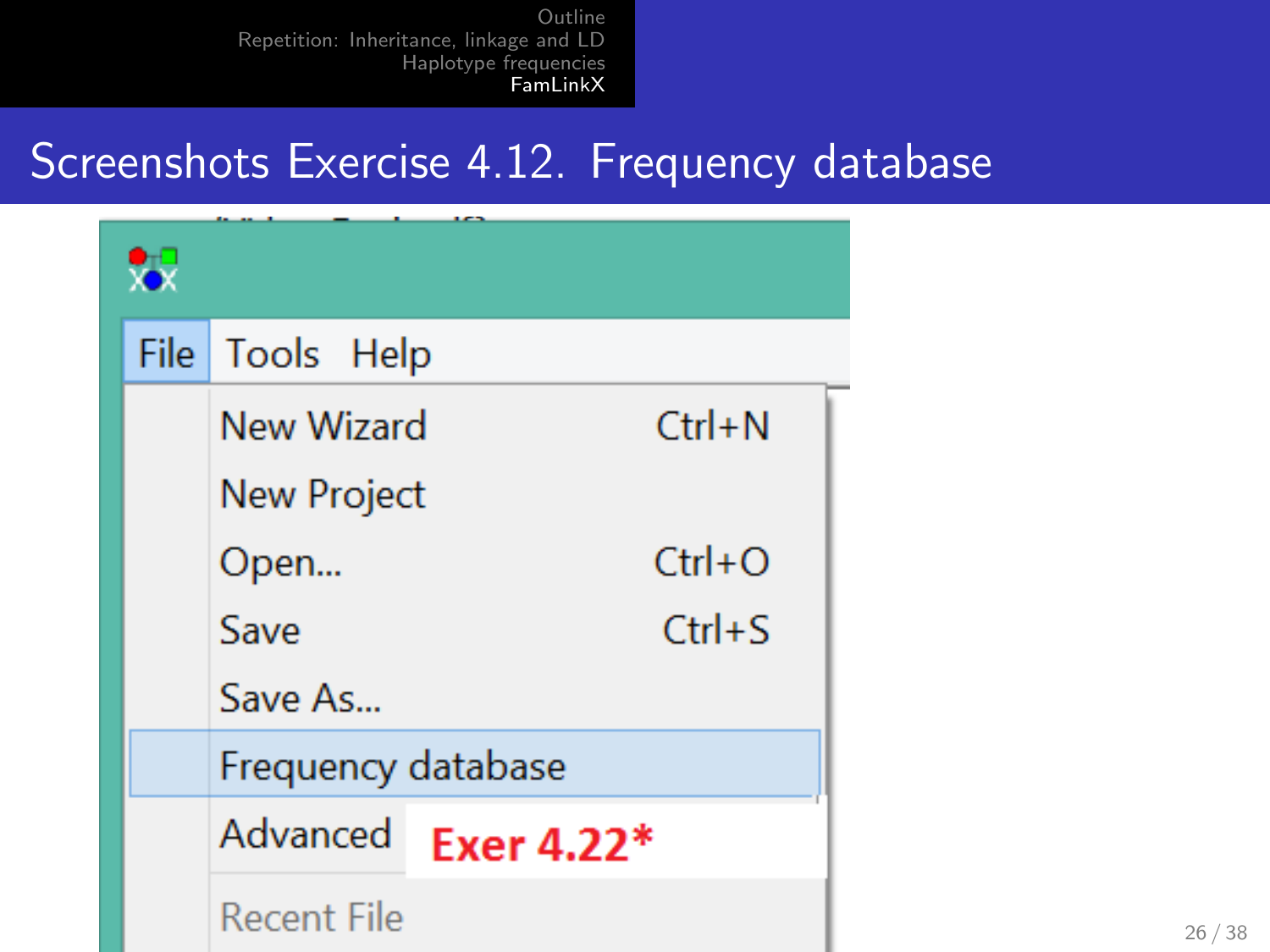### Editing clusters/markers I

|                |                         | Edit clusters/markers | ×              |
|----------------|-------------------------|-----------------------|----------------|
| Database name: | <b>Unspecified</b>      |                       |                |
| Chrom<br>Clus  | Number of   Number of h |                       | Cluster<br>Add |
|                |                         |                       | Edit           |
|                |                         |                       | Remove         |
|                |                         |                       | Import         |
|                |                         |                       | Export         |
|                |                         |                       |                |
|                |                         | lambda                | Options        |
|                |                         |                       | Close          |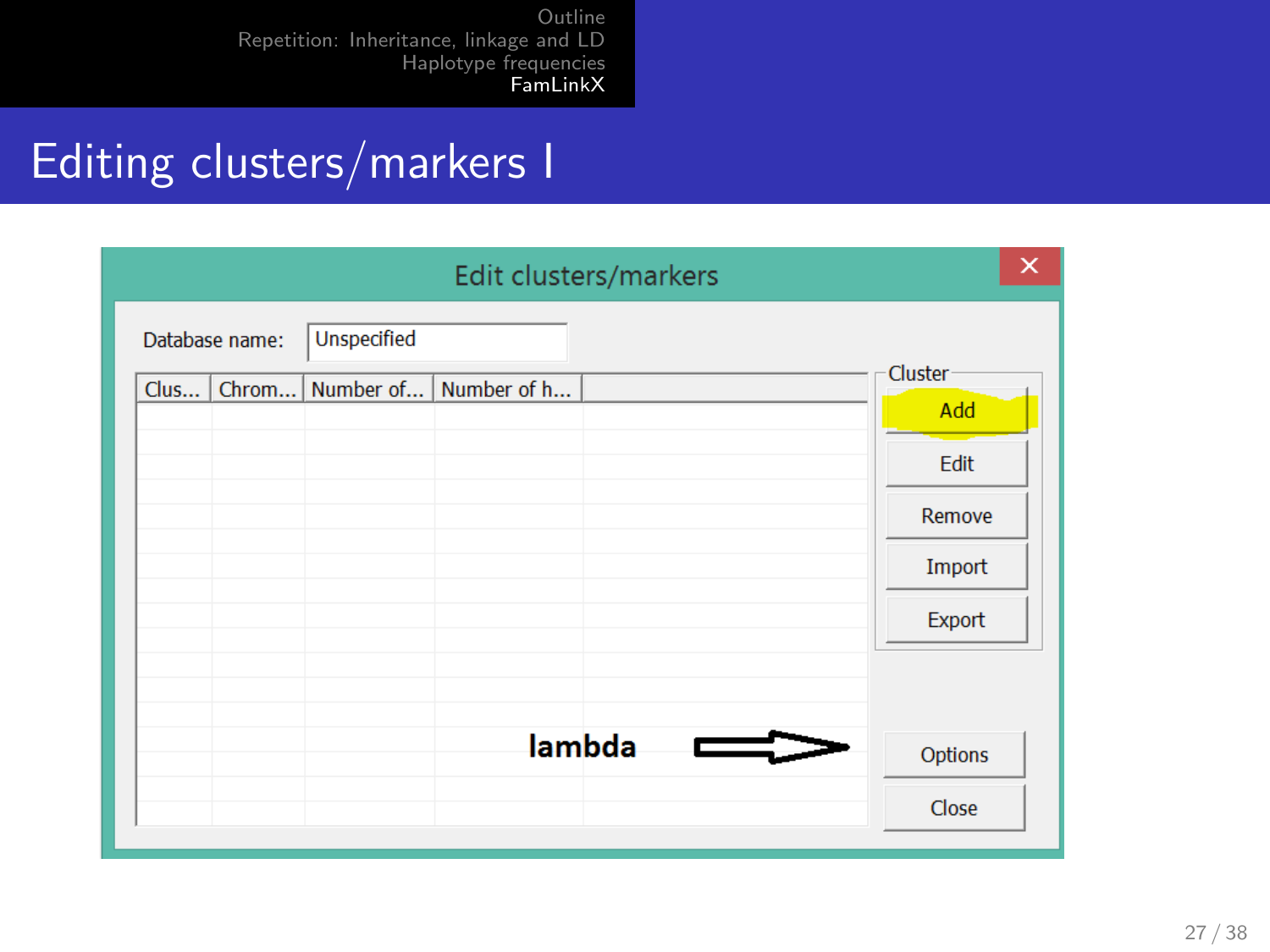## Editing clusters/markers II

|                                                                            | Edit cluster: New cluster                                   |                                    | $\times$                                                             |
|----------------------------------------------------------------------------|-------------------------------------------------------------|------------------------------------|----------------------------------------------------------------------|
| Allele systems<br>Number    Positio<br>Syste                               | <b>Actions</b><br>Add<br>Edit<br>Remove<br>Import<br>Export | Observed haplotypes<br>N Cou Setup | <b>Actions</b><br>Add<br>Edit<br>Remove<br>Remove all<br>Lambda<br>1 |
| General<br>Cluster name<br>Chromosome<br>New cluster<br>Ιx<br>$\mathbf{v}$ | Close                                                       |                                    | Estimate<br>frequency                                                |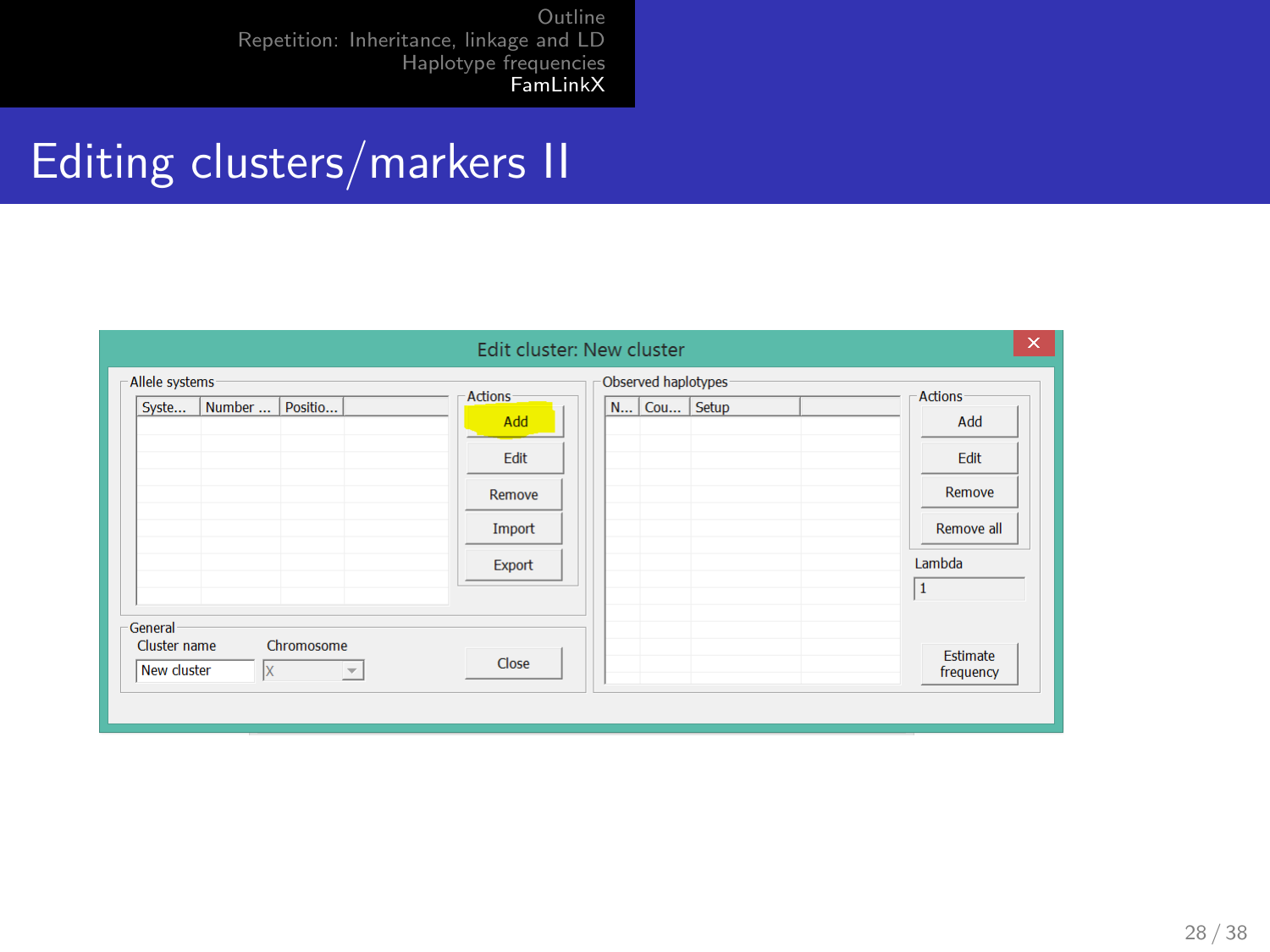## Editing clusters/markers III

|                           |                  | Edit allele system            | x                |
|---------------------------|------------------|-------------------------------|------------------|
| System name<br>L1         |                  | <b>Genetic position</b><br>10 |                  |
| <b>Name</b><br>12         | Frequency<br>0.6 |                               | Edit             |
| 13                        | 0.4              |                               | Remove           |
|                           | Exer 4.21*       |                               | <b>Mutations</b> |
|                           |                  |                               |                  |
|                           |                  |                               |                  |
|                           |                  |                               | Close            |
| Add allele<br><b>Name</b> |                  | Frequency                     | Add              |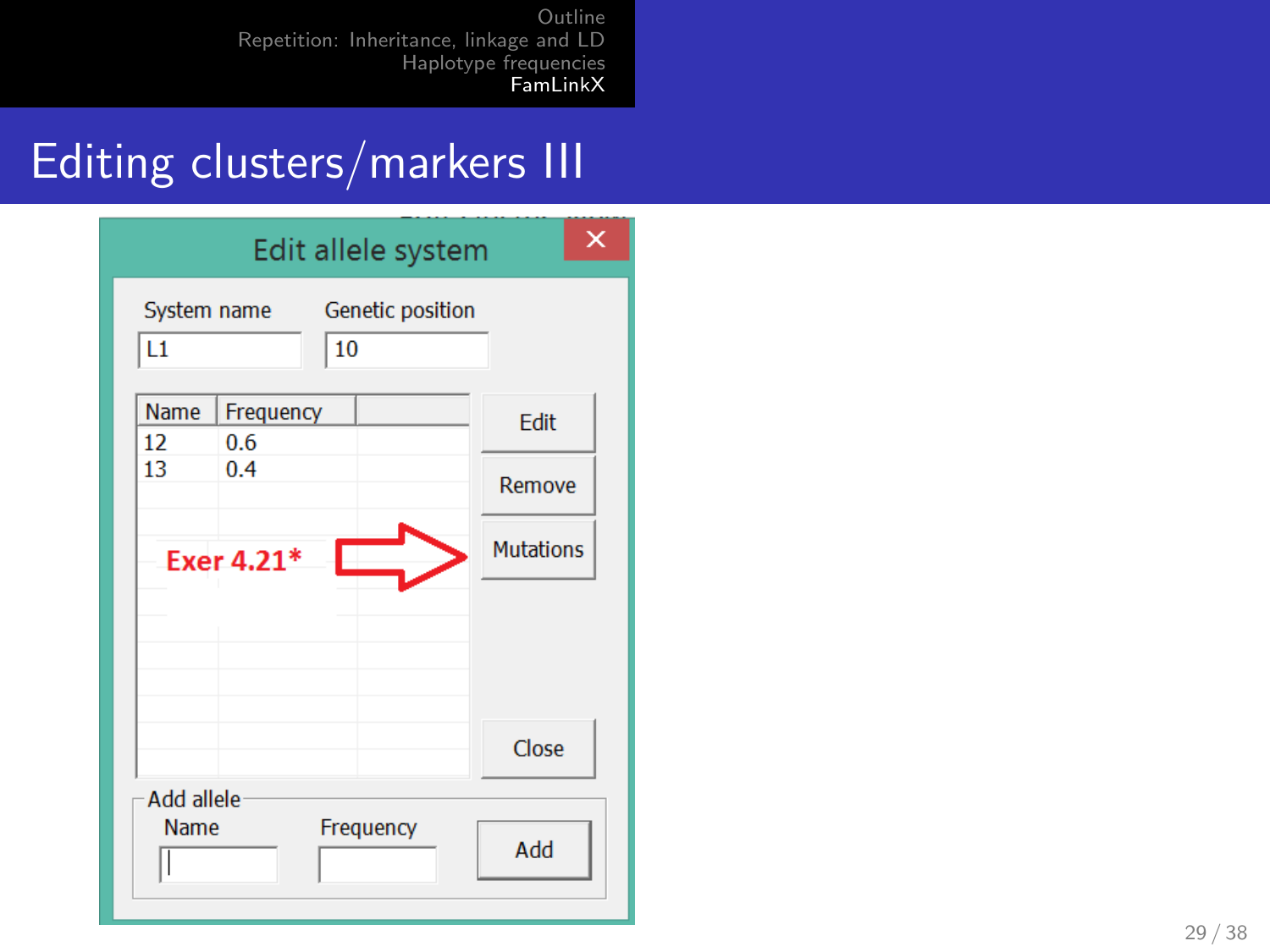### Editing clusters/markers IV

| Edit cluster: New cluster                                                                                                                              |                              |
|--------------------------------------------------------------------------------------------------------------------------------------------------------|------------------------------|
| Observed hanlotynes<br>$\sim$<br>×<br>Edit haplotype                                                                                                   | <b>Actions</b><br>Add        |
| Haplotype<br>Not used<br>Not used<br>L1<br>L <sub>2</sub><br> 12 <br>16<br>$\blacktriangledown$<br>$\overline{\mathbf{v}}$<br>$\overline{\phantom{a}}$ | Edit<br>Remove<br>Remove all |
| Counts<br><b>Name</b><br>$[12 - 16]$<br>59                                                                                                             | Lambda<br>$1e + 012$         |
| Close<br><b>Save</b>                                                                                                                                   | Estimate<br>frequency        |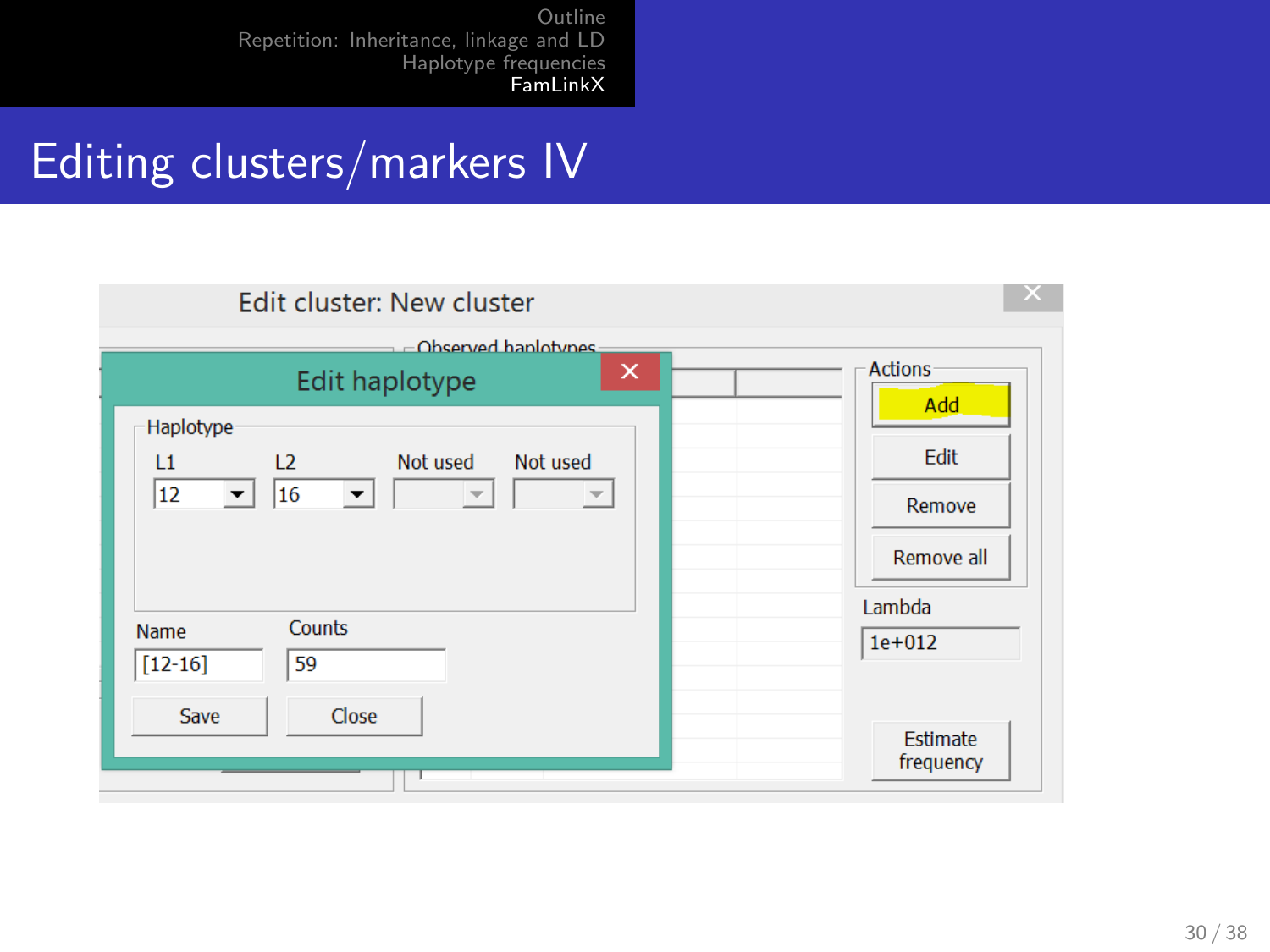#### Tools I

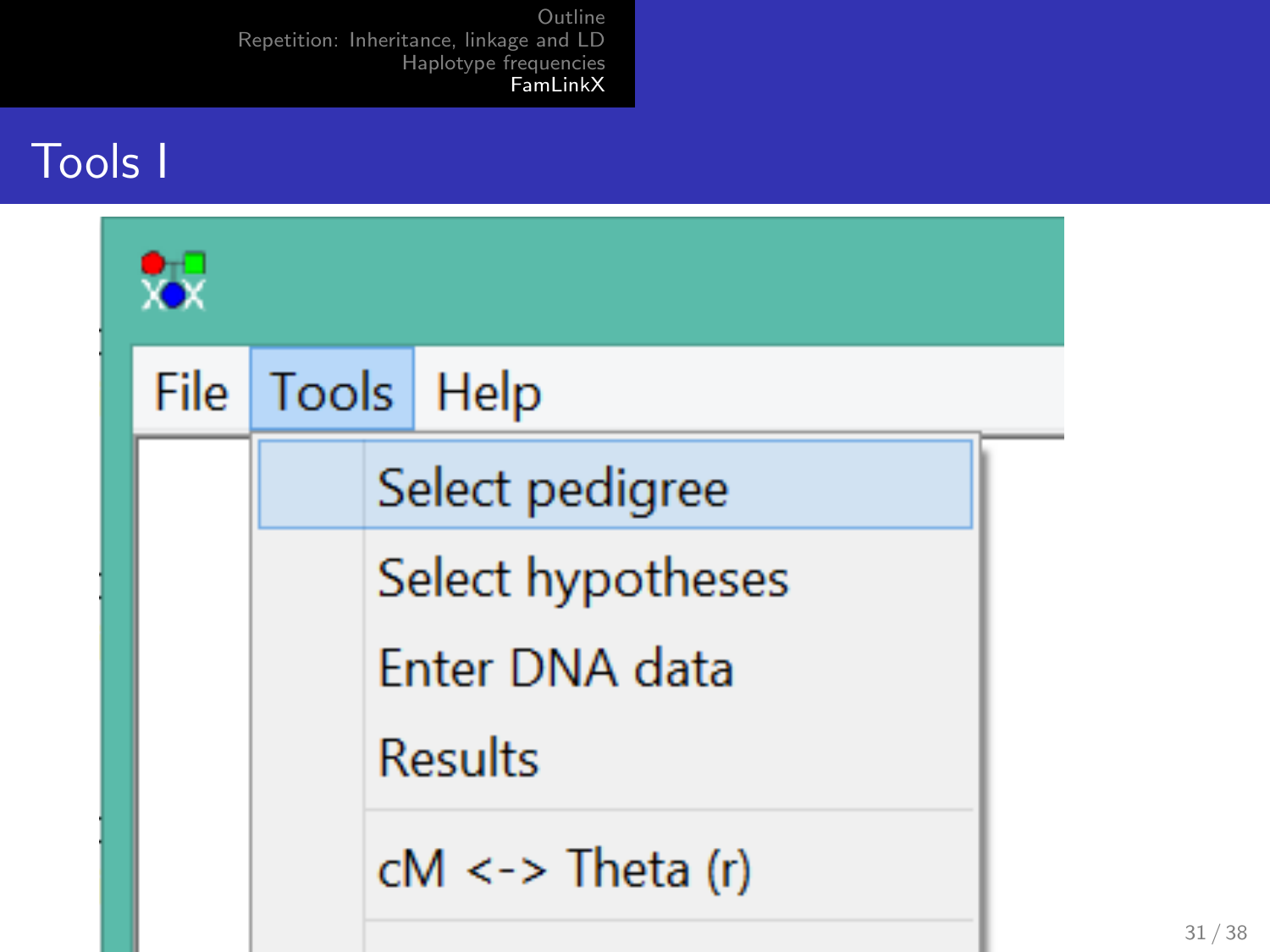### Tools II

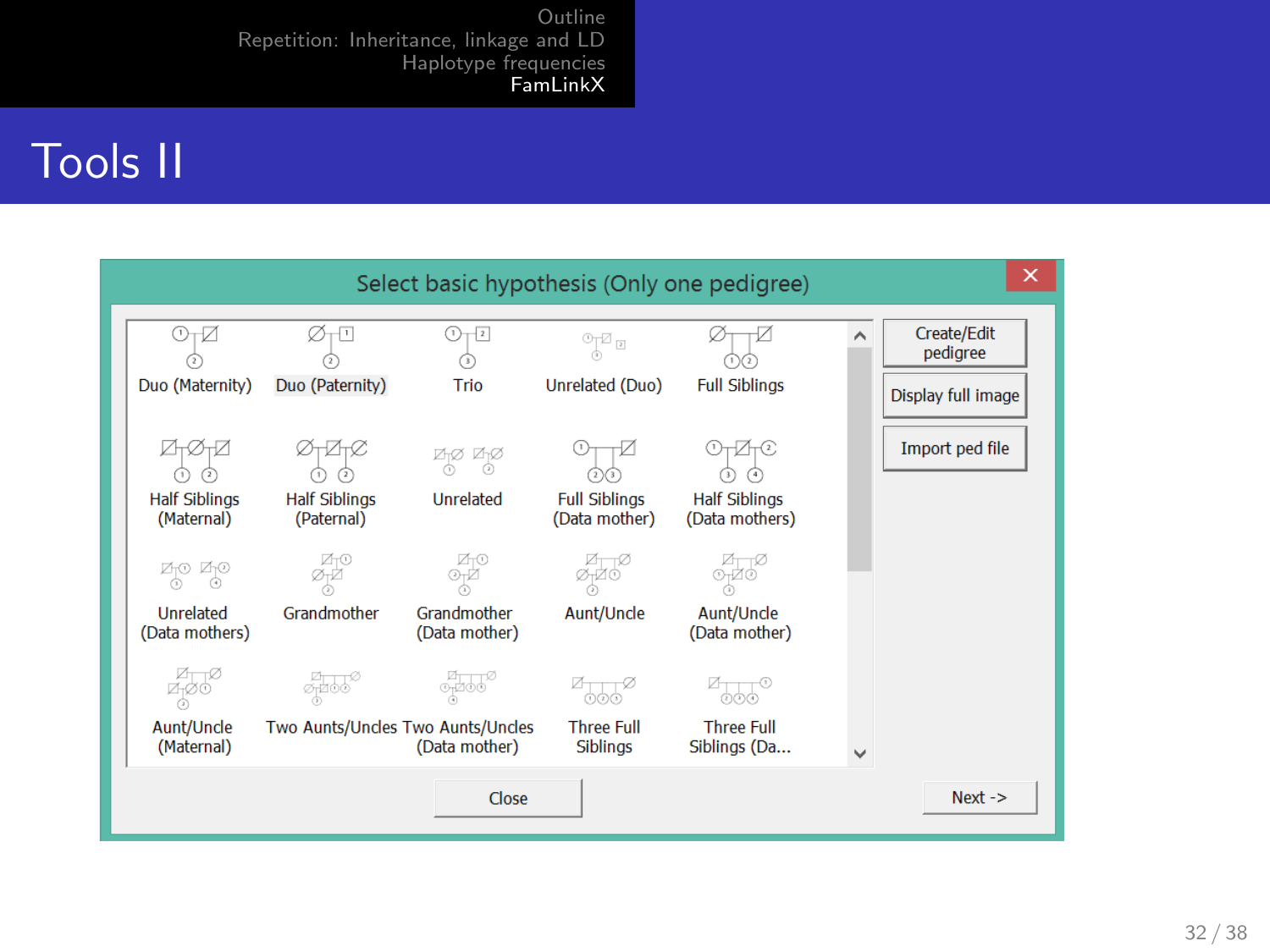# Tools III

|                                         |                                         |                                    | Select alternative hypotheses                                                           |                                                 | ×                                             |
|-----------------------------------------|-----------------------------------------|------------------------------------|-----------------------------------------------------------------------------------------|-------------------------------------------------|-----------------------------------------------|
| Ø<br><b>Full Siblings</b><br>Aunt/Uncle | ø<br><b>Half Siblings</b><br>(Maternal) | <b>Half Siblings</b><br>(Paternal) | $\frac{\mathbb{Z}_1}{\mathbb{O}}$ $\frac{\mathbb{Z}_1}{\mathbb{O}}$<br><b>Unrelated</b> | $\overline{\mathbb{Z}}_T^\infty$<br>Grandmother | Create/Edit<br>pedigree<br>Display full image |
| <- Prev                                 |                                         | Close                              |                                                                                         |                                                 | $Next ->$                                     |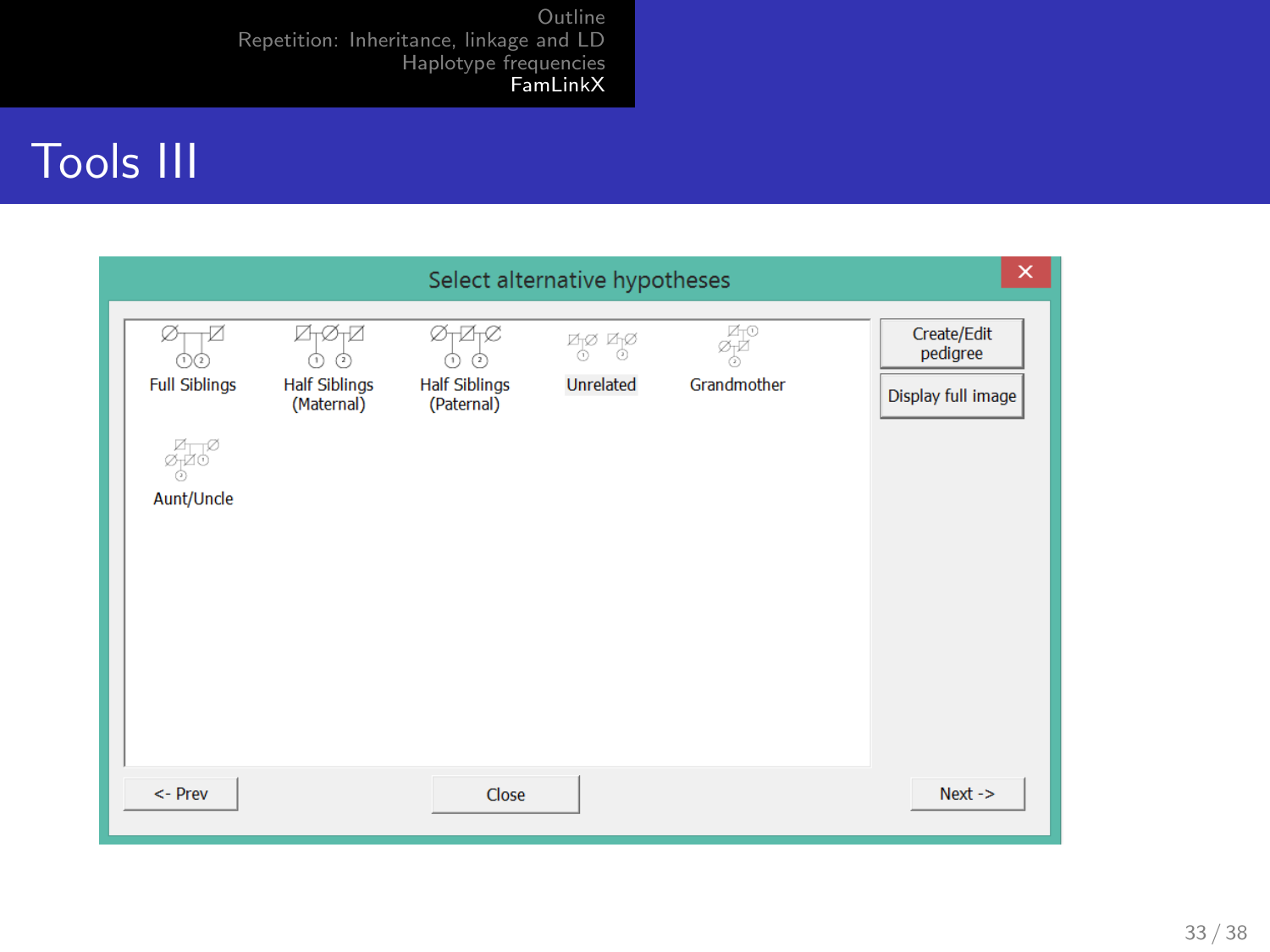# Tools IV

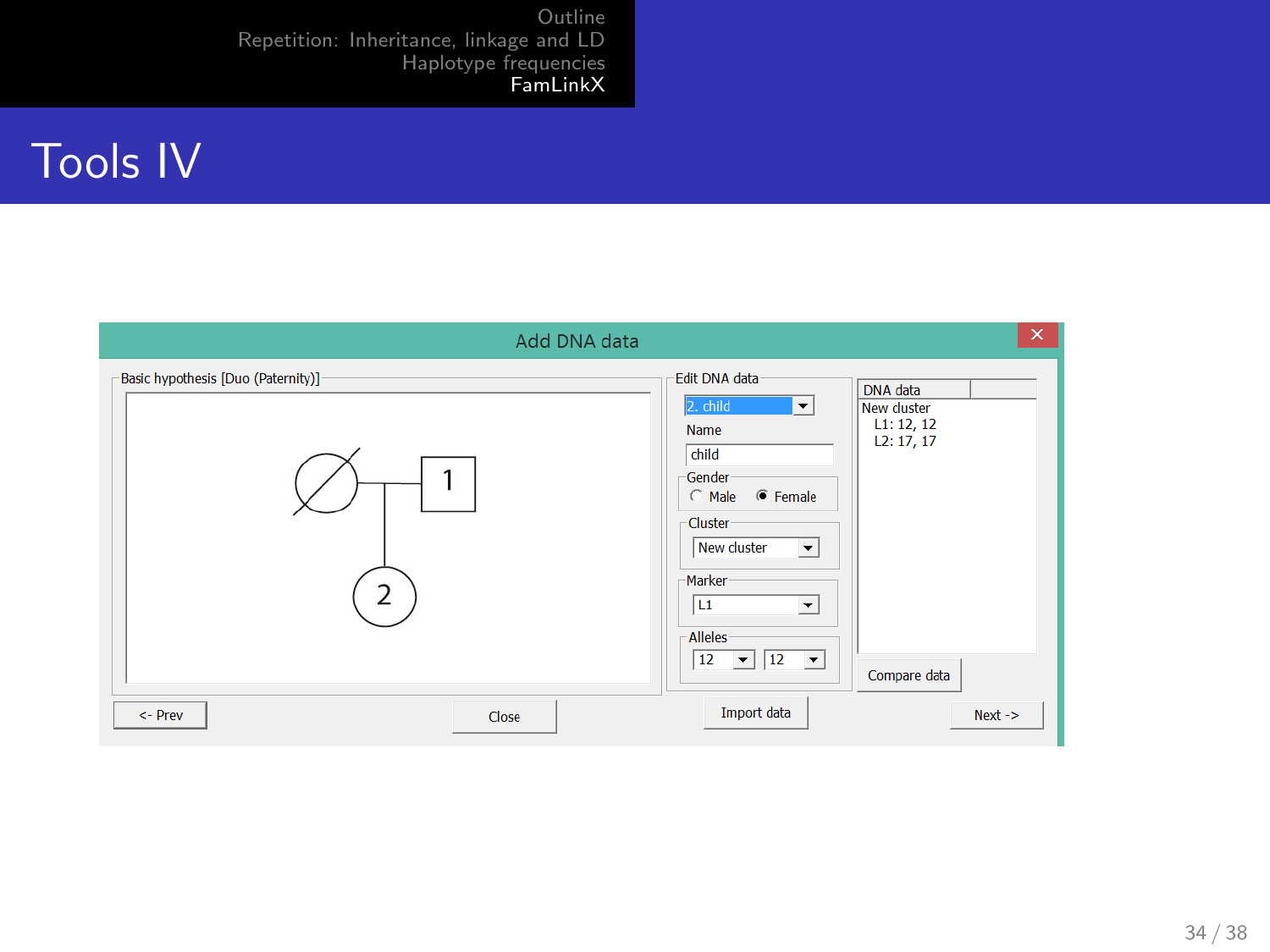## **Results**

|                                                                                                                                 |                                                       | <b>Results</b> | ×                                                                                                                                             |
|---------------------------------------------------------------------------------------------------------------------------------|-------------------------------------------------------|----------------|-----------------------------------------------------------------------------------------------------------------------------------------------|
| $\varnothing$ <sub>T</sub> U<br>C<br>Duo (Paternity)<br>$LR$ (Exact):<br>99.9977<br>LR (Cluster):<br>99.998<br>LR (LE): 4.16667 | Øø Øø<br>Ô)<br>Ô.<br><b>Unrelated</b><br><b>Scale</b> |                | <b>Actions</b><br>Calculate<br>Simulate<br><b>Options</b><br><b>LR/Posterior</b><br>Scale<br>Set prior<br><b>View results</b><br>Save results |
| <- Prev                                                                                                                         |                                                       | Close          |                                                                                                                                               |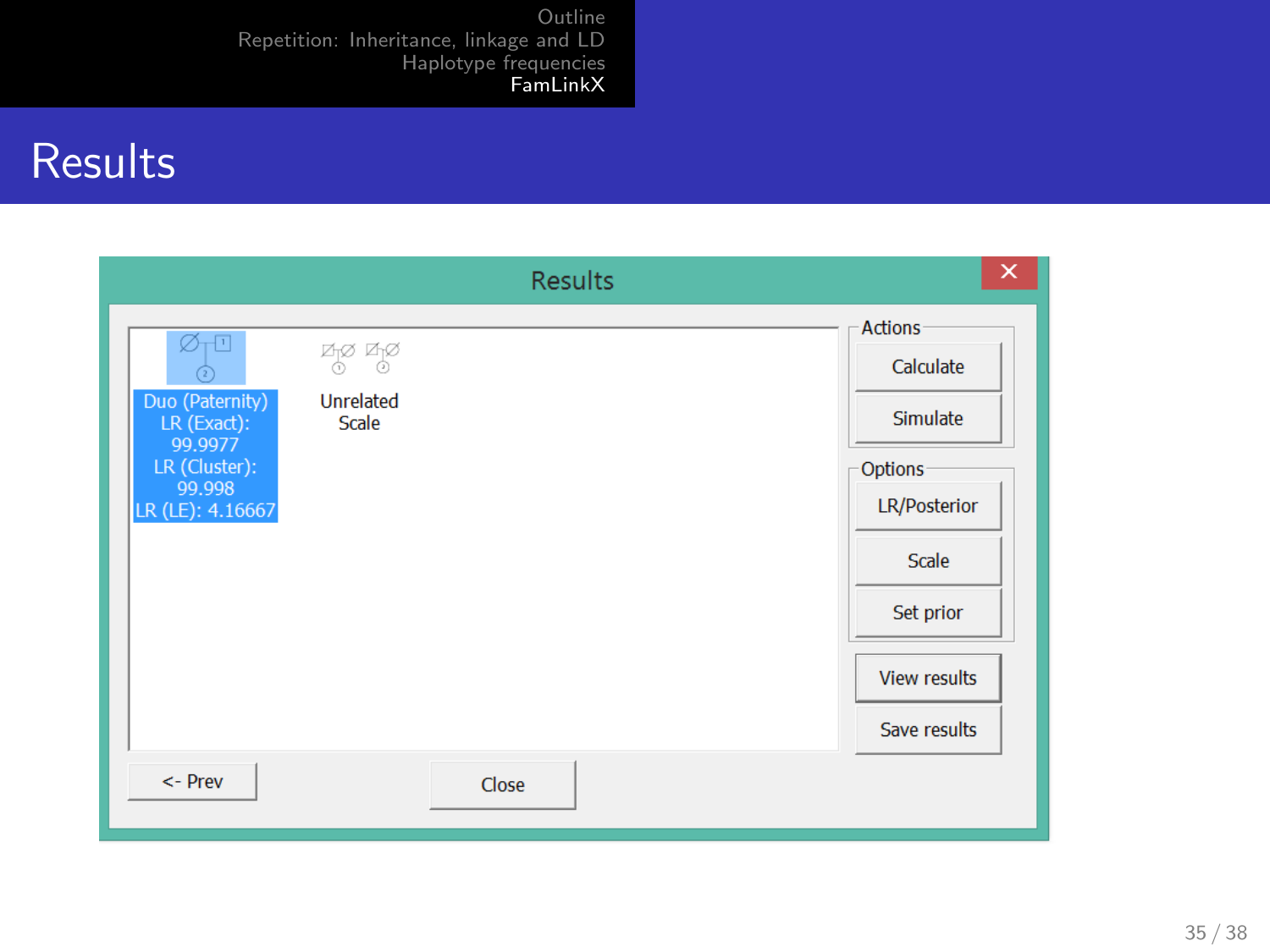#### **Results**

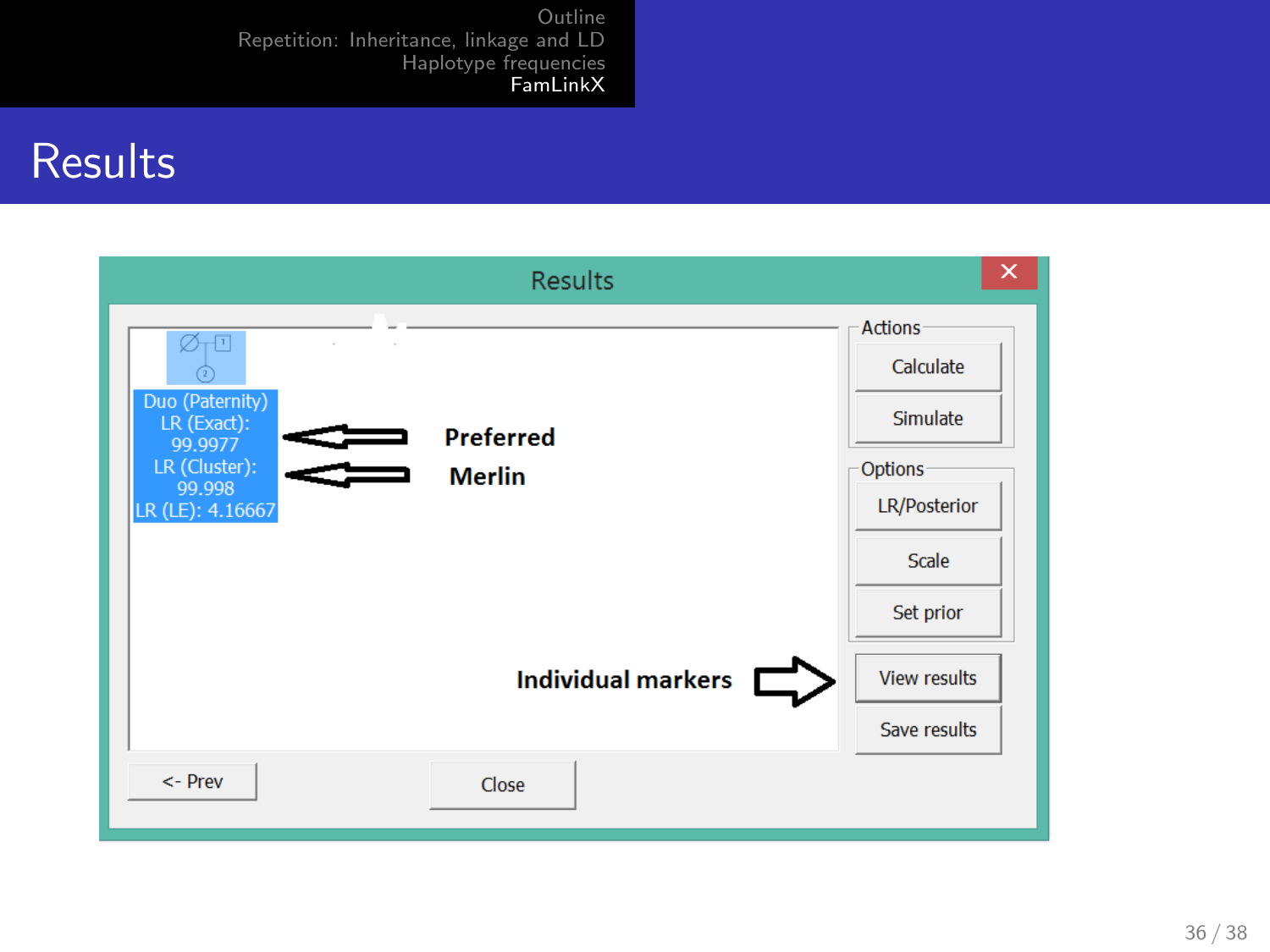### Three computational models in FamLinkX

M1 Exact Linkage, LD (within clusters) and mutations accommodated. Preferred model, but not implemented for user defined pedigrees.

- M2 Cluster Not recombinations in clusters, LD (within clusters), not mutations.
	- M3 Only linkage.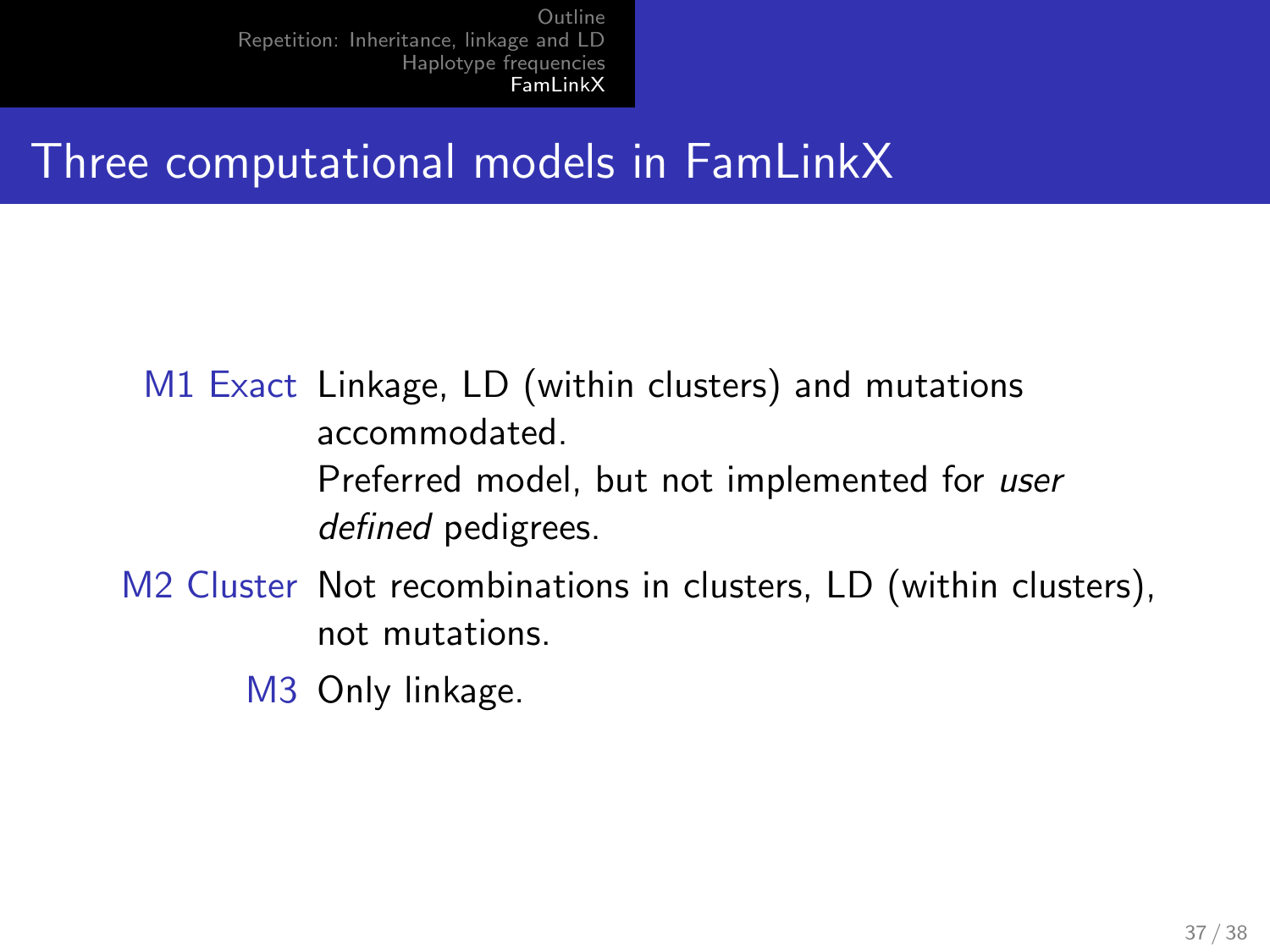<span id="page-37-5"></span>

#### Thore Egeland, Daniel Kling, and Petter Mostad.

Relationship Inference with Familias and R. Statistical Methods in Forensic Genetics. Elsevier, 2015.

<span id="page-37-4"></span>

#### Thore Egeland and Antonio Salas.

Estimating haplotype frequency and coverage of databases. PloS one, 3(12):e3988, 2008.

<span id="page-37-0"></span>

Leonor Gusmão, Paula Sánchez-Diz, Cíntia Alves, Iva Gomes, María Teresa Zarrabeitia, Mariel Abovich, Ivannia Atmetlla, Cecilia Bobillo, Luisa Bravo, Juan Builes, et al.

A GEP-ISFG collaborative study on the optimization of an X-STR decaplex: data on 15 Iberian and Latin American populations.

International journal of legal medicine, 123(3):227–234, 2009.

<span id="page-37-1"></span>

#### Daniel Kling, Barbara Dell'Amico, and Andreas O Tillmar.

FamLinkX–Implementation of a general model for likelihood computations for X-chromosomal marker data. Forensic Science International: Genetics, 17:1–7, 2015.

<span id="page-37-2"></span>

<span id="page-37-3"></span>ā.

#### Daniel Kling, Andreas Tillmar, Thore Egeland, and Petter Mostad.

A general model for likelihood computations of genetic marker data accounting for linkage, linkage disequilibrium, and mutations.

International journal of legal medicine, pages 1–12, 2014.



X-chromosome markers in kinship testing: a generalisation of the IBD approach identifying situations where their contribution is crucial.

Forensic Science International: Genetics, 5(1):27–32, 2011.